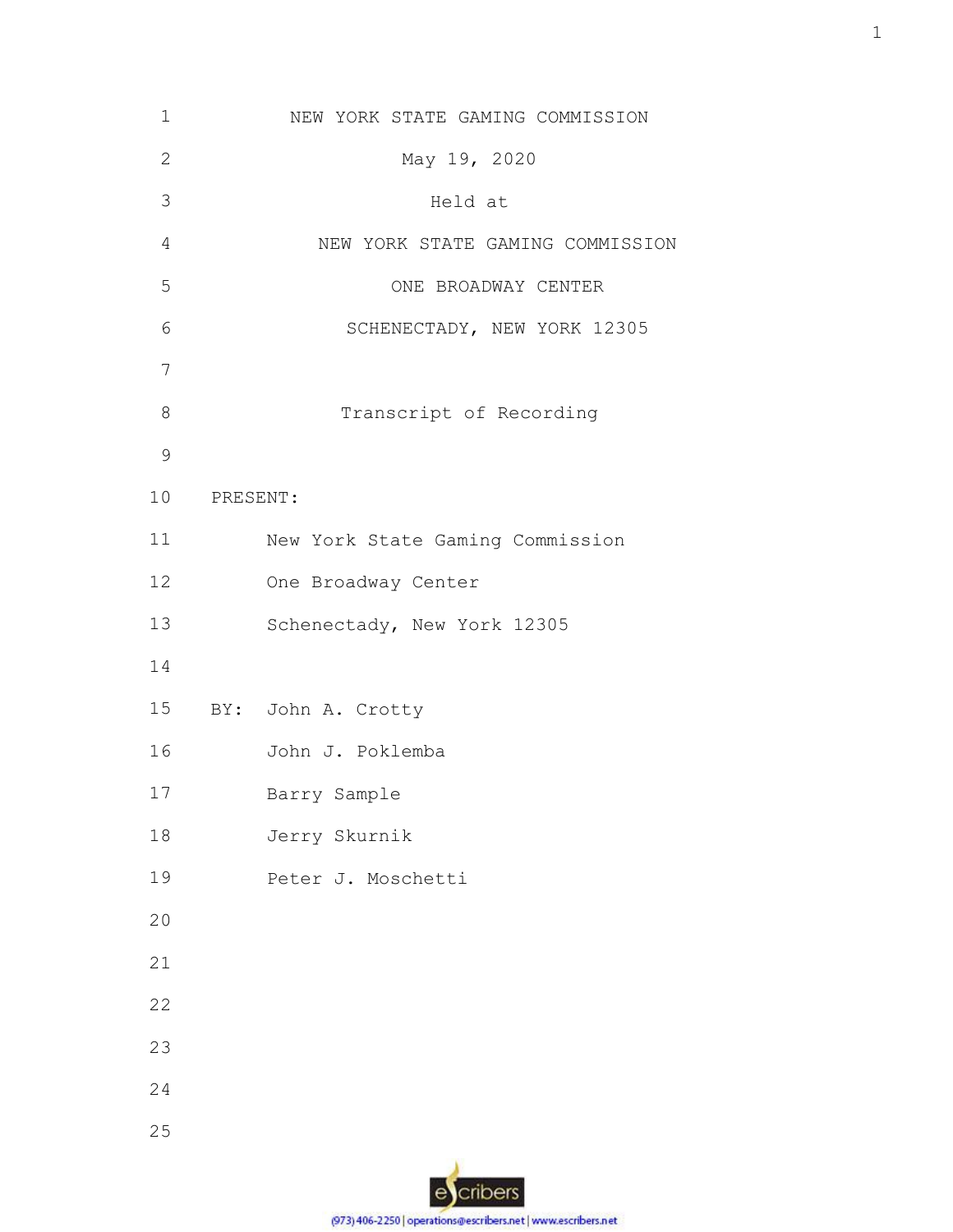| $\mathbf 1$ | MR. WILLIAMS: New York State              |
|-------------|-------------------------------------------|
| 2           | Racing, Pari Mutuel and Breeding Law      |
| 3           | Section 102 provided that the New York    |
| 4           | State Gaming Commission shall consist of  |
| 5           | seven members appointed by the Governor   |
| 6           | by and with the advice and consent of the |
| 7           | Senate. Four members confirmed by the     |
| 8           | New York State Senate are necessary to    |
| 9           | afford the Commission an ability to       |
| 10          | establish decorum and undertake action.   |
| 11          | The present meeting of the Commission is  |
| 12          | now called to order.                      |
| 13          | This meeting is being conducted in        |

14 15 16 17 18 19 20 21 22 23 24 25 conformity with Governor Andrew Cuomo's executive order 202.1 which is entitled, Continuing Suspension and Modification of Laws Related to the Disaster Emergency. The order contains portions of the open meeting law and specifically allows the conduct of meetings by telephone or other similar service. The Governor's executive order regarding first Article 7 of the Public Officers Law to the extent necessary to prevent any public body to meet and take such actions authorized by

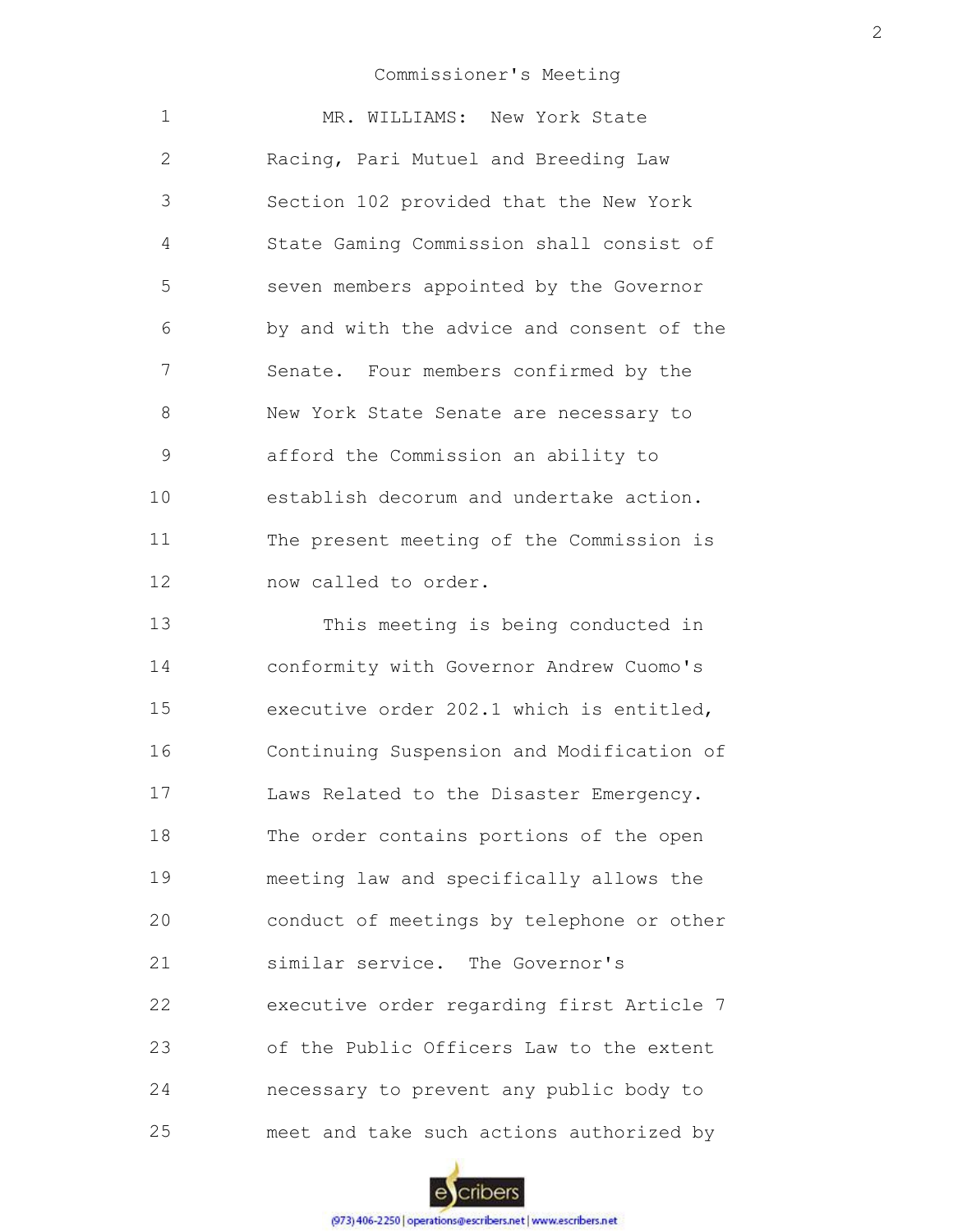| $\mathbf 1$    | the law without permitting public in-     |
|----------------|-------------------------------------------|
| $\overline{2}$ | person access to meetings and authorizing |
| 3              | such meetings to be held remotely by      |
| 4              | conference or similar service provided    |
| 5              | that the public has the ability to view   |
| 6              | or look into such proceedings and that    |
| 7              | such meetings are recorded and later      |
| 8              | transcribed. Accordingly the              |
| 9              | Commissioner of the Commission meeting is |
| 10             | being conducted in conformance with       |
| 11             | special allowance and we are recording    |
| 12             | today's meeting for transcription as      |
| 13             | required.                                 |
| 14             | Ms. Secretary, will you please call       |
| 15             | the roll?                                 |
| 16             | MS. SECRETARY: John Crotty?               |
| 17             | MR. CROTTY: Here.                         |
| 18             | MS. SECRETARY: Peter Moschetti?           |
| 19             | MR. MOSCHETTI: Here.                      |
| 20             | MS. SECRETARY: John Poklemba?             |
| 21             | MR. POKLEMBA: Here.                       |
| 22             | MS. SECRETARY: Barry Sample?              |
| 23             | MR. SAMPLE: Here.                         |
| 24             | MS. SECRETARY: Jerry Skurnik?             |
| 25             | MR. SKURNIK: Here.                        |

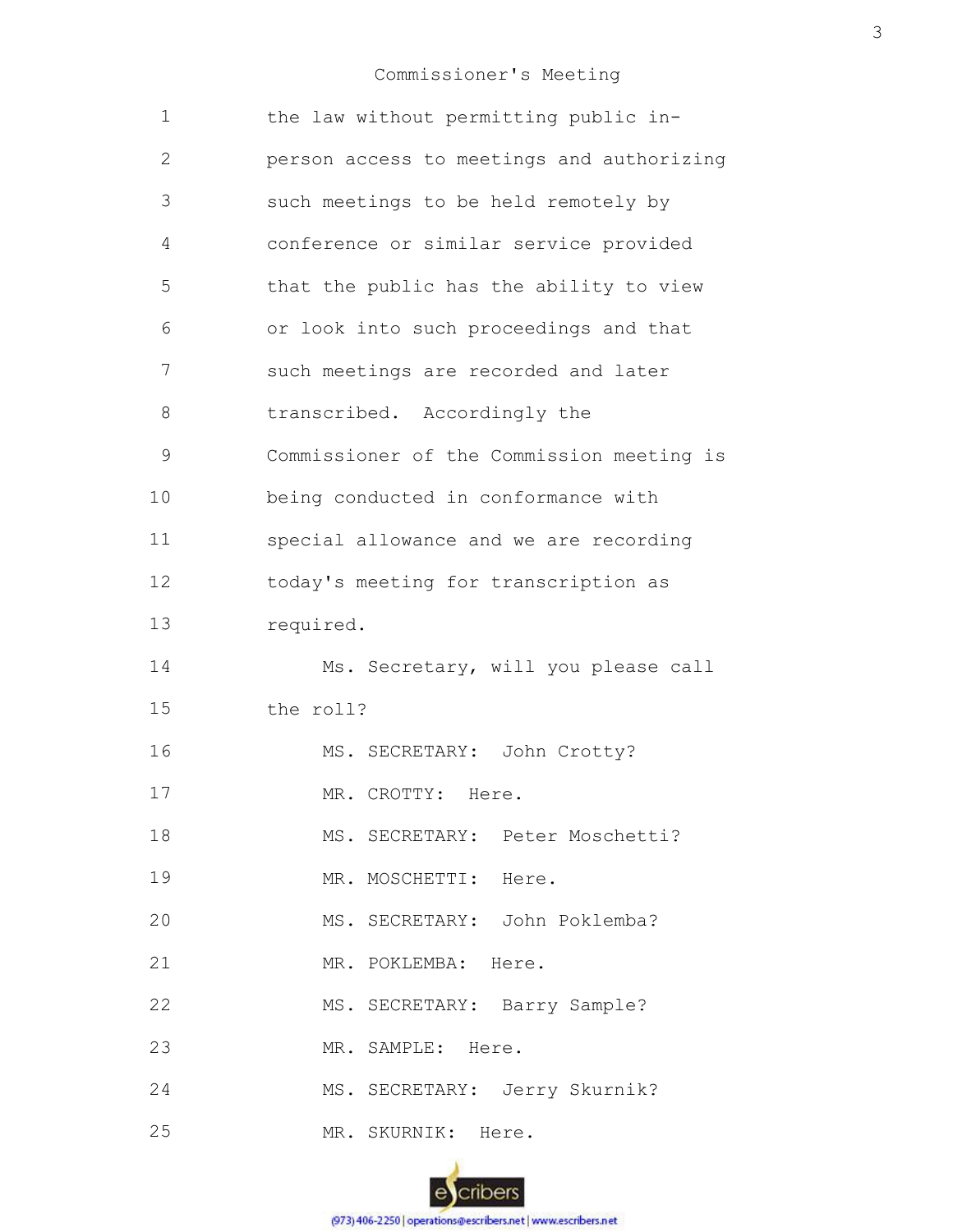| 1            | MR. WILLIAMS: Ms. Secretary, please       |
|--------------|-------------------------------------------|
| $\mathbf{2}$ | let the record reflect that a quorum of   |
| 3            | qualified members is present, thus        |
| 4            | enabling the transaction of business.     |
| 5            | Chairman Sample has requested that        |
| 6            | Commissioner Moschetti preside over       |
| 7            | today's meeting. Unless there's such an   |
| 8            | objection to this, Commissioner           |
| 9            | Moschetti?                                |
| 10           | MR. MOSCHETTI: Chairman Sample,           |
| 11           | thank you for the opportunity to          |
| 12           | temporary fill your position today. The   |
| 13           | first item is consideration of minutes    |
| 14           | from our meeting of February 10th, 2020.  |
| 15           | Minutes of the Commission meeting         |
| 16           | conducted on February 10th, 2020 have     |
| 17           | been provided to the members in advance.  |
| 18           | At this time, I would like to ask the     |
| 19           | members if there are any edits,           |
| 20           | corrections, or amendments.               |
| 21           | Hearing none, Ms. Secretary please        |
| 22           | let the record reflect the minutes were   |
| 23           | accepted as presented.                    |
| 24           | Item number 2, ruling New York State      |
| 25           | Racing, Pari Mutuel Wagering and Breeding |
|              |                                           |

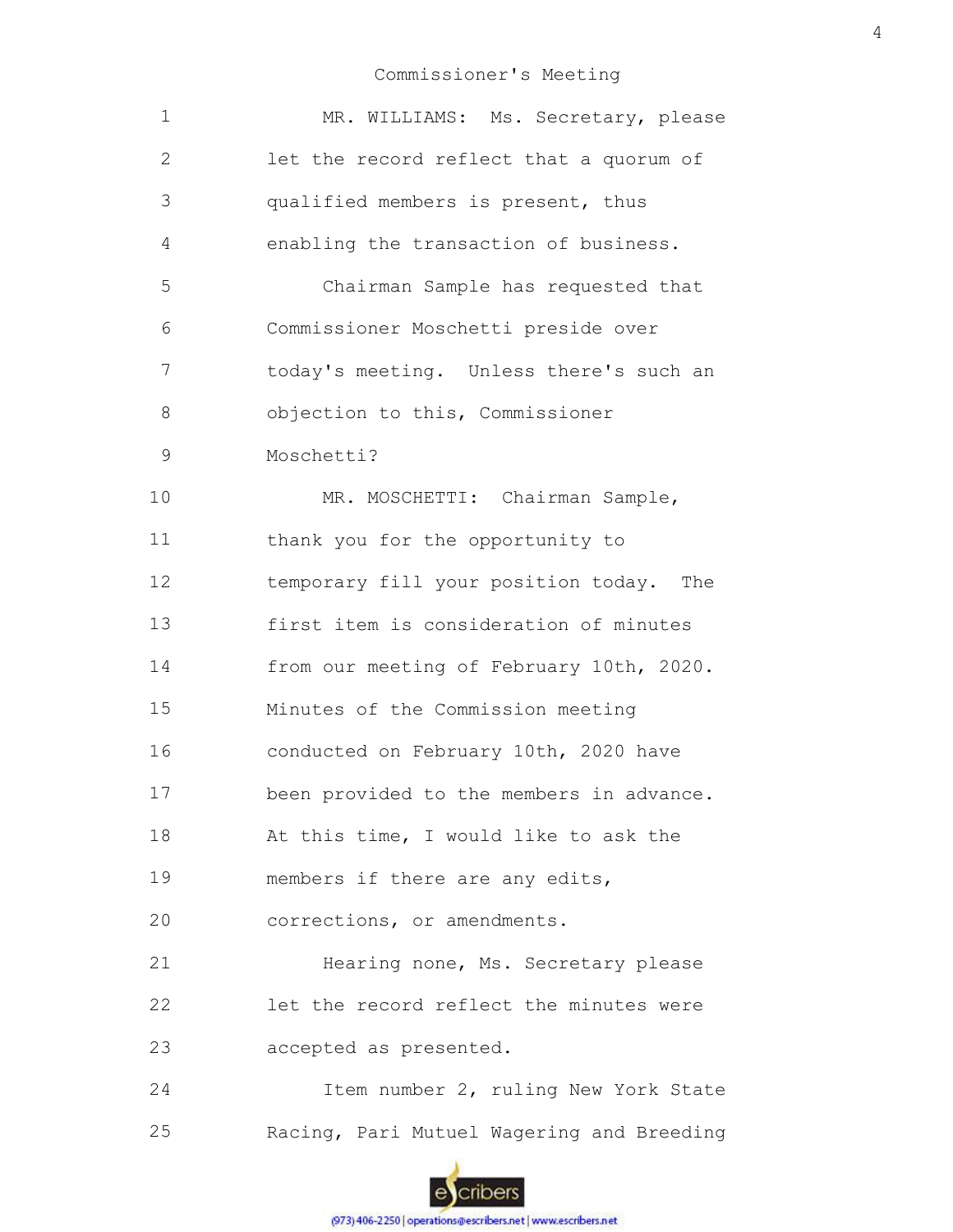| 1             | Law Section 104.19 authorizes the         |
|---------------|-------------------------------------------|
| $\mathbf{2}$  | Commission to promulgate rules and        |
| 3             | regulations as deemed necessary to carry  |
| 4             | out its responsibilities. Consistent      |
| 5             | with that, the Commission will from time- |
| 6             | to-time promulgate rules and rule         |
| 7             | amendments pursuant to the New York State |
| 8             | Procedure Act. Today we have an active    |
| $\mathcal{G}$ | rulemaking agenda with six rules for      |
| 10            | adoption, consideration, and several for  |
| 11            | proposed.                                 |
| 12            | Mr. Williams will you please outline      |
| 13            | the items?                                |
| 14            | MR. WILLIAMS: Certainly. For the          |
| 15            | Commission's consideration is the         |
| 16            | adoption of a rulemaking that would allow |
|               |                                           |
| 17            | a claimant to void any claims of a        |
| 18            | thoroughbred horse that is discovered to  |
| 19            | have epistaxis due to an exercise induced |
| 20            | pulmonary hemorrhage and claim the race.  |
| 21            | Under the proposal the proclaimed horse   |
| 22            | would go to the test spot. After the      |
| 23            | appropriate cooling out period before     |
| 24            | which lameness is not always apparent,    |

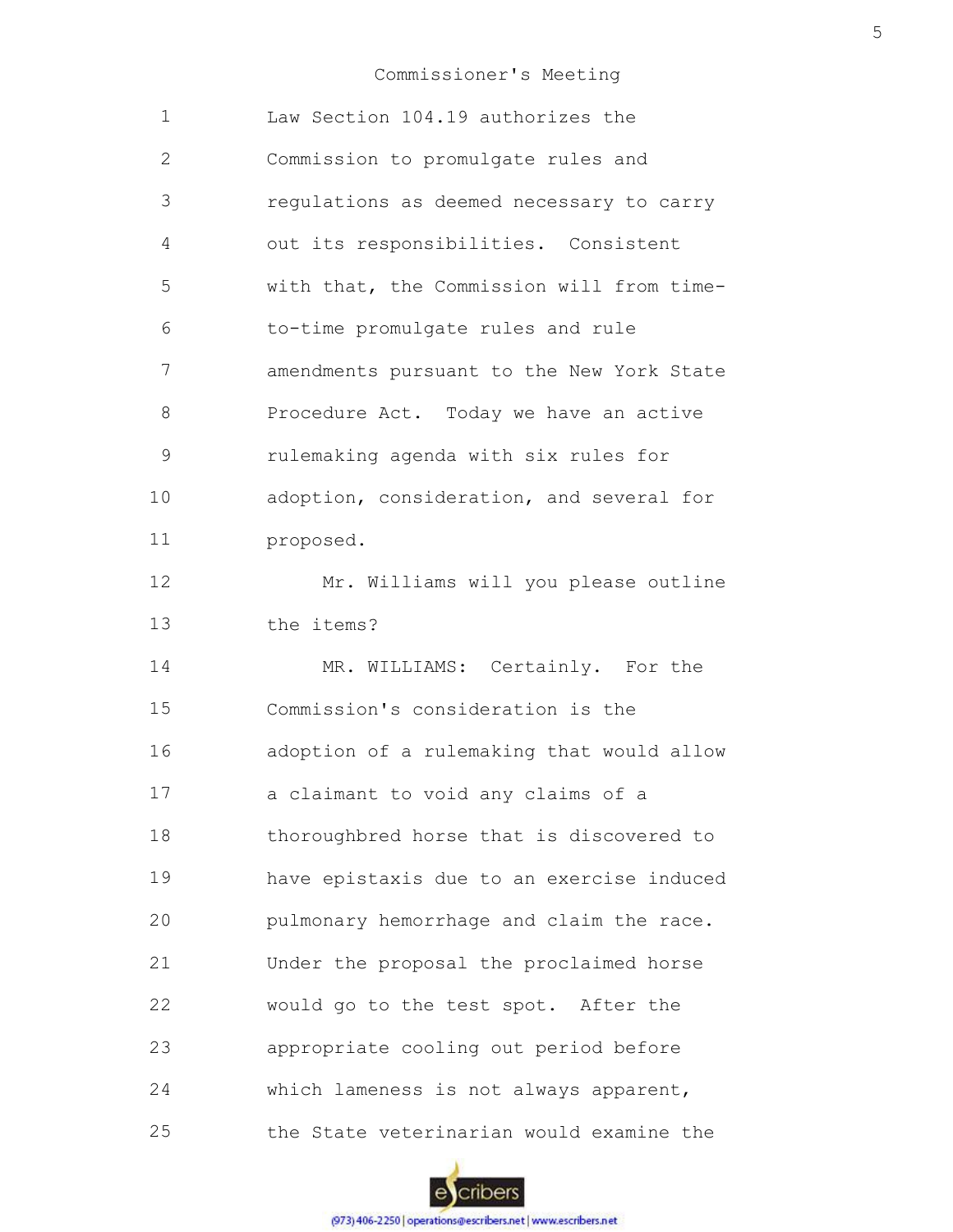1 2 3 4 5 6 7 8 9 10 11 12 13 14 15 16 17 18 19 20 21 22 23 24 25 horse for lameness. Such an examination would include a visual appraisal of the horse at rest and in motion on soft and hard surfaces. If the veterinarian determines that the horse has grade two or higher lameness or has experienced epistaxis, he or she will inform the claimant who will then be permitted to void the claim. If the claimant voids the claim, then the owner who entered the horse in the race and will continue to be responsible for the horse. The claimant could also decide not to void the claim and may take the horse. These new provisions would not waive any other objections that might later be identified as possible objections to the claim. One public comment was received during the public comment period, which expired on April 20th. The New York Racing Association would afford (indiscernible) expanding the scope of the void claim rule to include horses deemed to be unsound or to have (indiscernible) by the state veterinarian or other designated

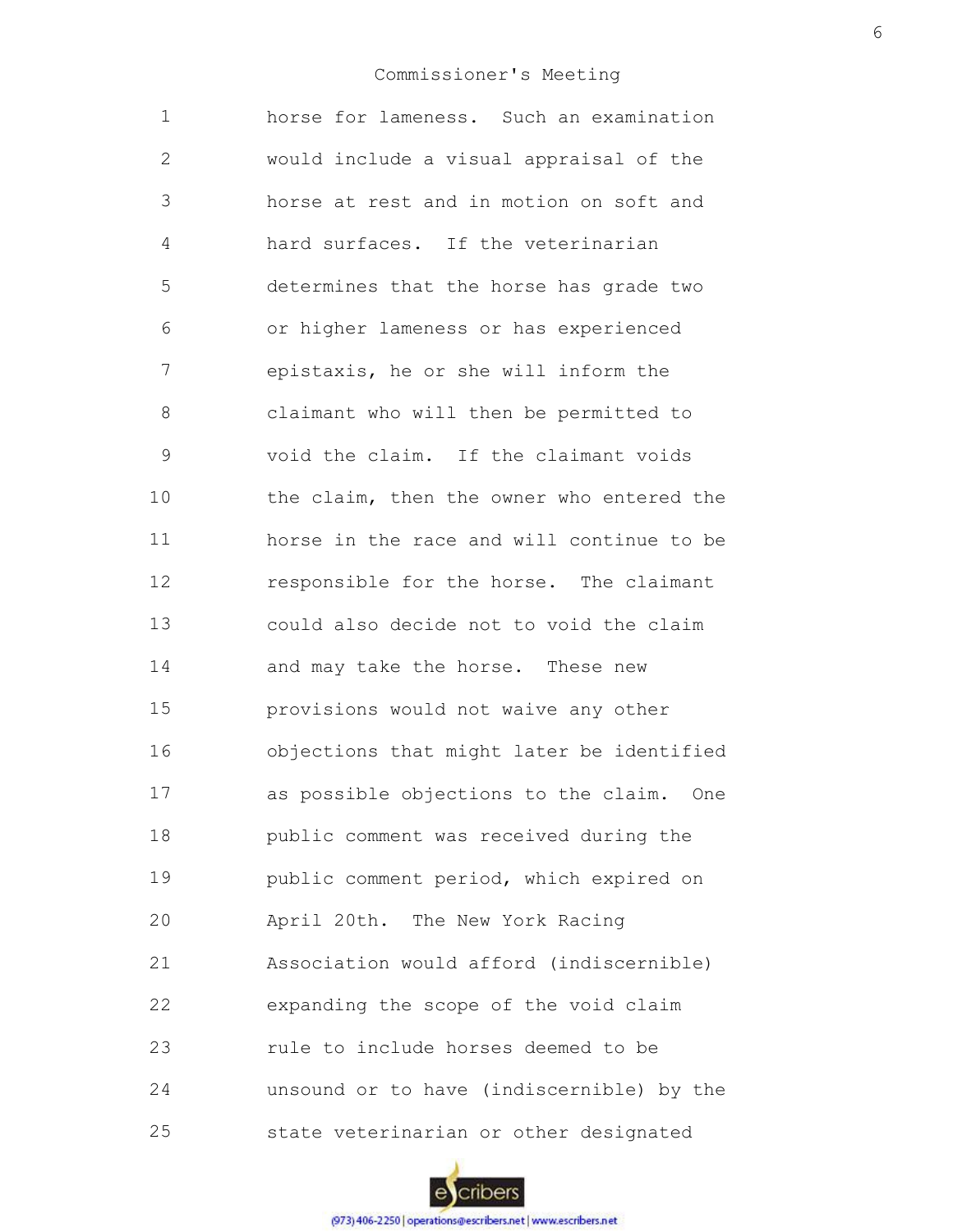| $\mathbf 1$   | veterinarians. The opposed utilization    |
|---------------|-------------------------------------------|
| 2             | grading level for evaluating lameness,    |
| 3             | rather NYRA (phonetic) suggested the      |
| 4             | Commission adopt the Association of       |
| 5             | Racing Commissioners International Model  |
| 6             | Rule And we note that no racing           |
| 7             | jurisdiction has adopted the model rule   |
| 8             | suggested by NYRA The purpose of          |
| $\mathcal{G}$ | (indiscernible) the (indiscernible) is to |
| 10            | standardize the criteria used and to      |
| 11            | remove subjectivity from (indiscernible)  |
| 12            | of the horse. The Commission says         |
| 13            | they'll (indiscernible) the scale of      |
| 14            | American Association of Equine            |
| 15            | Practitioners, which has published its    |
| 16            | criteria since 1999. While other scales   |
| 17            | exist, only the AAEP Lameness Scale has   |
| 18            | acceptance in use in the United States.   |
| 19            | Staff recommends adoption of this rule    |
| 20            | proposal.                                 |
| 21            | MR. MOSCHETTI: If there's any             |
| 22            | questions on the adoption of the rule     |
| 23            | regarding a board claim for lane          |
| 24            | thoroughbred horses.                      |
| 25            | Hearing none. May I have a motion         |
|               |                                           |

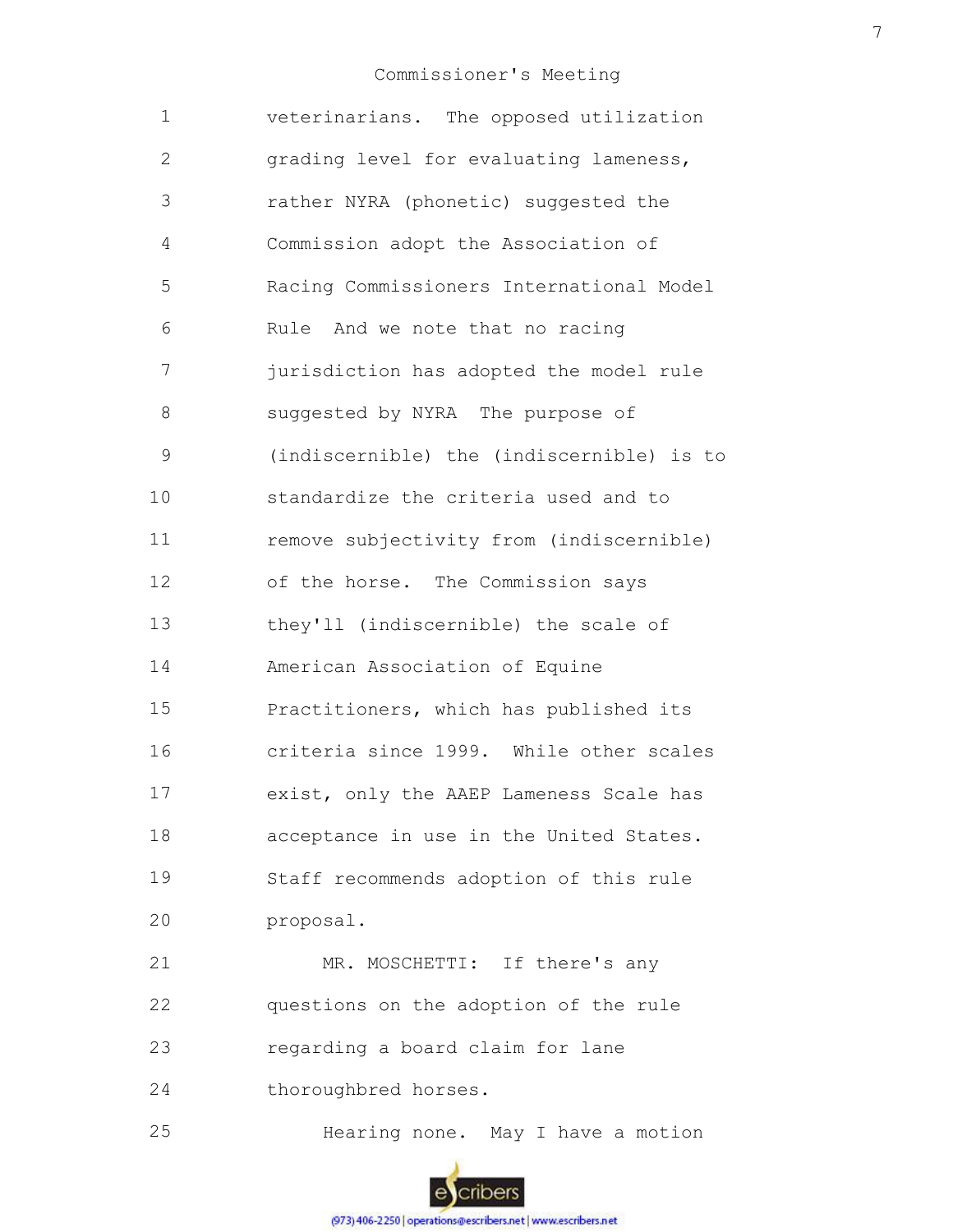| $\mathbf 1$   | to adopt the rule.                        |
|---------------|-------------------------------------------|
| $\mathbf{2}$  | UNIDENTIFIED SPEAKER: So moved.           |
| 3             | MR. MOSCHETTI: Second?                    |
| 4             | UNIDENTIFIED SPEAKER: Second.             |
| 5             | MR. MOSCHETTI: Thank you. Any             |
| 6             | objection on motion?                      |
| 7             | Hearing none. All in favor?               |
| $8\,$         | IN UNISON: Aye.                           |
| $\mathcal{G}$ | MR. MOSCHETTI: Any opposed?               |
| 10            | The motion carries. Next item             |
| 11            | please.                                   |
| 12            | MR. WILLIAMS: For the Commission's        |
| 13            | consideration is the adoption of a rule   |
| 14            | providing optional match the dealer wager |
| 15            | in the game of Spanish 21. When the side  |
| 16            | wager is placed the player wins the bet.  |
| 17            | If the rank of either or both of their    |
| 18            | initial two cards matches the rank        |
| 19            | dealer's top card. If the cards matching  |
| 20            | both rank and suit, the player wins the   |
| 21            | bigger payout according to a pre-         |
| 22            | determined payout table. No public        |
| 23            | comments were received. Staff recommends  |
| 24            | the adoption of this rule proposal.       |
| 25            | MR. MOSCHETTI: Any questions on the       |

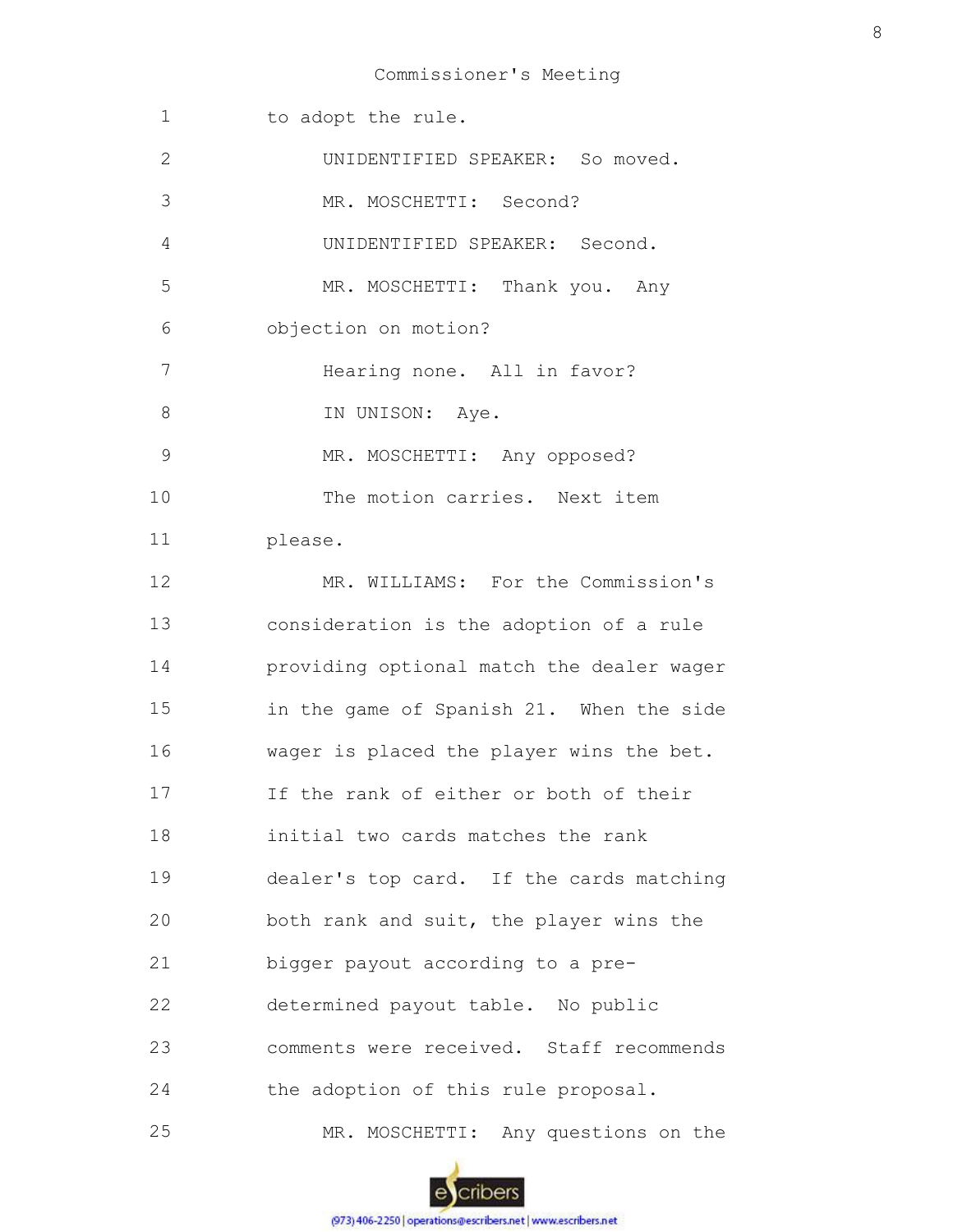| 1              | adoption of the rule authorizing the      |
|----------------|-------------------------------------------|
| $\mathbf{2}$   | optional max the dealer side wage Spanish |
| 3              | 21?                                       |
| $\overline{4}$ | Hearing none. They have a motion to       |
| 5              | adopt this rule.                          |
| 6              | UNIDENTIFIED MALE SPEAKER:<br>So          |
| 7              | moved.                                    |
| 8              | MR. MOSCHETTI: Second?                    |
| 9              | UNIDENTIFIED MALE SPEAKER: Second.        |
| 10             | MR. MOSCHETTI: Any questions on the       |
| 11             | motion?                                   |
| 12             | Hearing none. All in favor?               |
| 13             | IN UNISON: Aye.                           |
| 14             | MR. MOSCHETTI: Any opposed? The           |
| 15             | motion carries. Next item please.         |
| 16             | MR. WILLIAMS: For Commission's            |
| 17             | consideration the adoption of amendment   |
| 18             | related to the provision of Social        |
| 19             | Security numbers. The use of Social       |
| 20             | Security numbers will continue to be      |
| 21             | required when necessary to comply with    |
| 22             | tax laws and be allowable when            |
| 23             | voluntarily given. This proposal is       |
| 24             | consistent with the Federal Privacy Act   |
| 25             | of 1974 and the New York State Personal   |

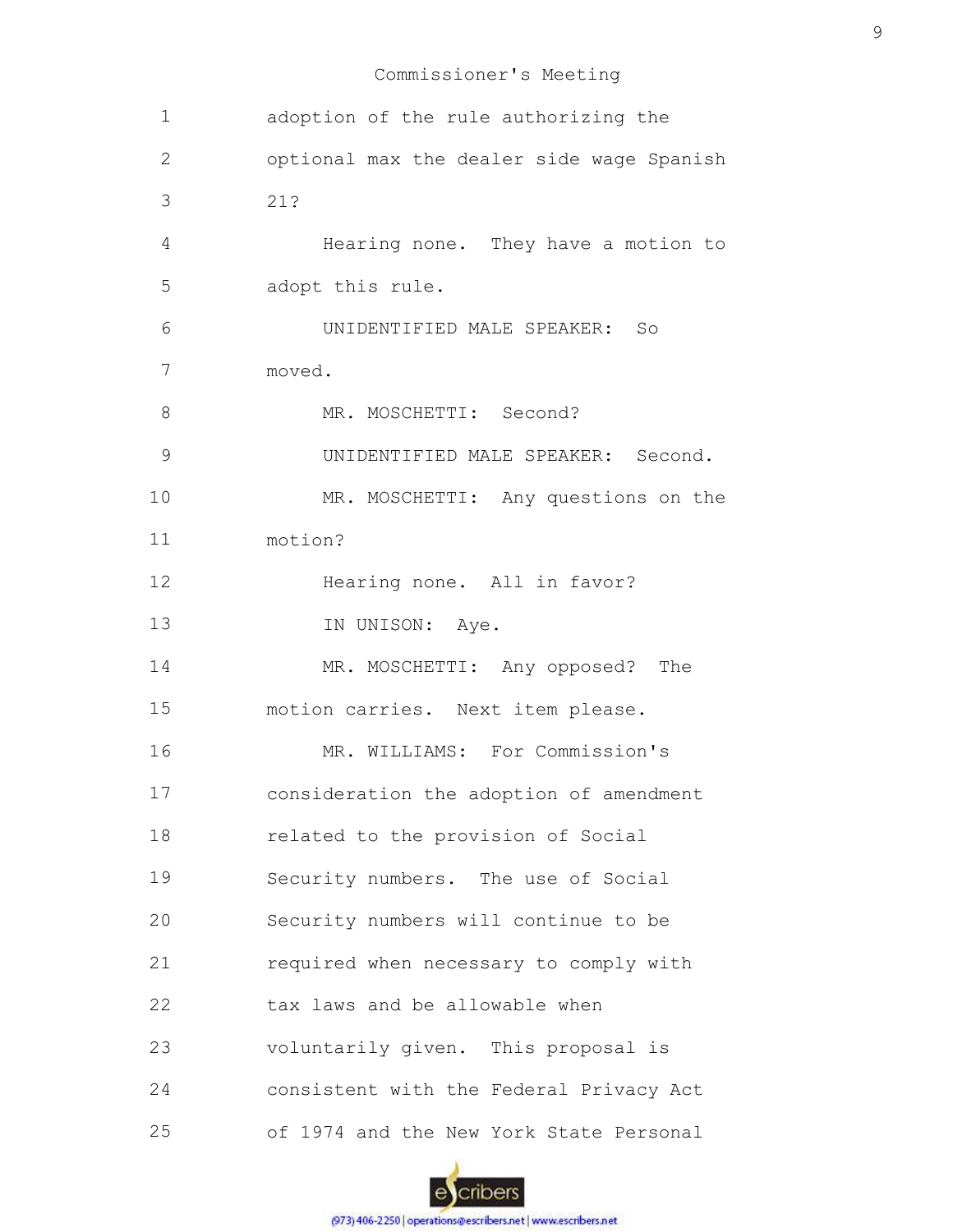| 1  | Privacy Protection Law. All public        |
|----|-------------------------------------------|
| 2  | comments were received. Staff recommends  |
| 3  | the adoption of this rule proposal.       |
| 4  | MR. MOSCHETTI: Is there any               |
| 5  | questions on the adoption of the rule     |
| 6  | relating to the provision of Social       |
| 7  | Security numbers?                         |
| 8  | Hearing none I propose to adopt this      |
| 9  | rule.                                     |
| 10 | UNIDENTIFIED MALE SPEAKER: So             |
| 11 | moved.                                    |
| 12 | MR. MOSCHETTI: Second?                    |
| 13 | UNIDENTIFIED MALE SPEAKER: Second.        |
| 14 | MR. MOSCHETTI: Any discussion about       |
| 15 | the rule?                                 |
| 16 | Hearing none. All in favor?               |
| 17 | IN UNISON: Aye.                           |
| 18 | MR. MOSCHETTI: Any opposed? The           |
| 19 | motion carries. Next item please.         |
| 20 | MR. WILLIAMS: For Commission's            |
| 21 | consideration is the adoption of the      |
| 22 | consensus rulemaking amending rule        |
| 23 | 4024.1(b)(1) to broaden the requirements  |
| 24 | of a lip tattoo for thoroughbred horses   |
| 25 | to race in New York with digital tattoos. |

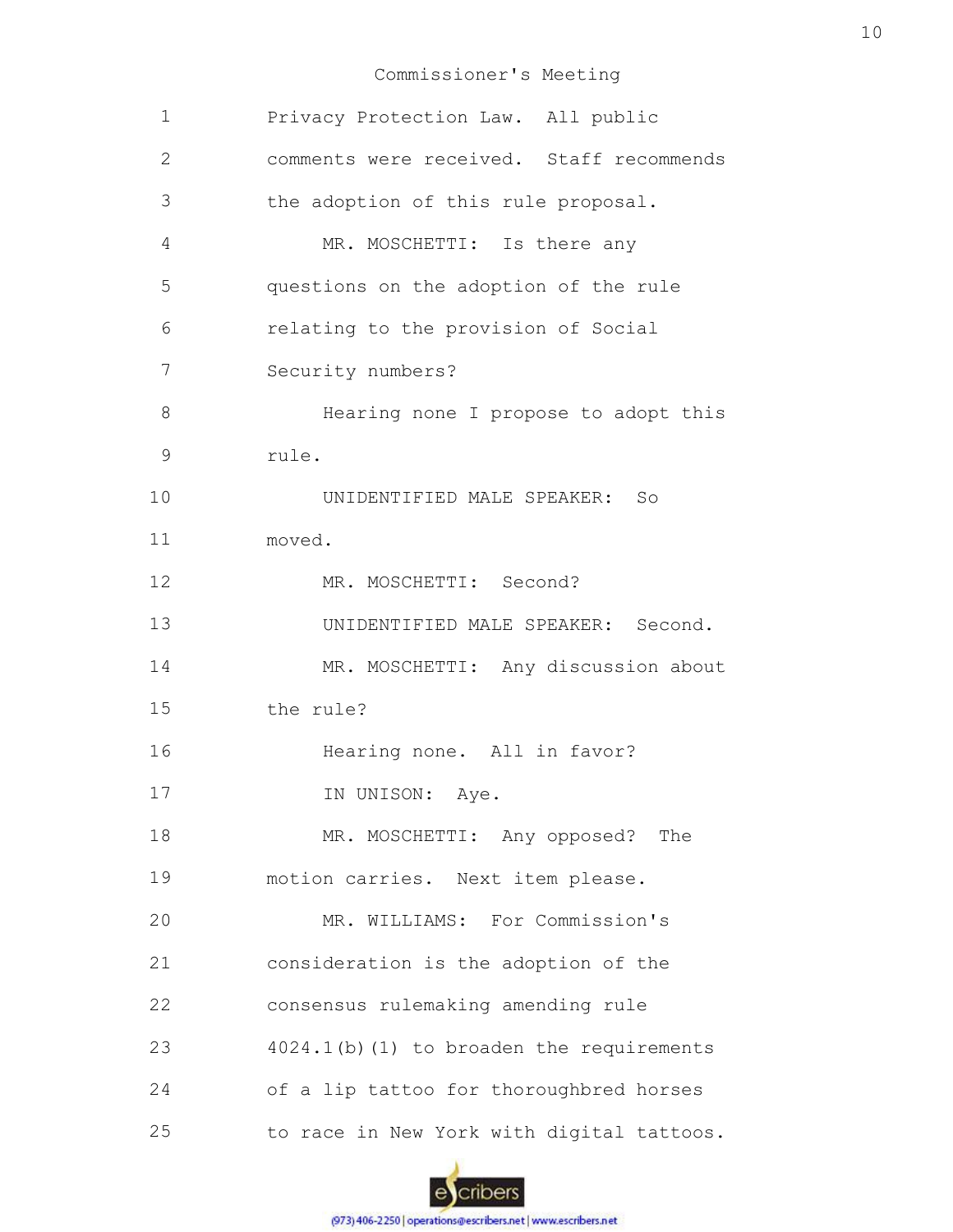| $\mathbf 1$  | The rule will (indiscernible) Commission  |
|--------------|-------------------------------------------|
| $\mathbf{2}$ | rules with a nationwide digital tattoo    |
| 3            | system which was introduced by The Jockey |
| 4            | Club first apply to the horses that will  |
| 5            | be two years old in 2020. As mentioned    |
| 6            | during consideration no change to the     |
| 7            | Commission's harness racing rule is       |
| 8            | necessary as it is broad enough to permit |
| 9            | any tattoo whether lip or digital. A      |
| 10           | notice to the proposed rule has been      |
| 11           | published in the State register on        |
| 12           | January 8th. Being that the public        |
| 13           | comment area closed on March 9th. No      |
| 14           | public comment was received. Staff        |
| 15           | recommends the Commission adopt the       |
| 16           | consensus rule.                           |
| 17           | MR. MOSCHETTI: May I have a motion        |
| 18           | to adopt the rule proposal to permit      |
| 19           | thoroughbred horses with digital tattoos  |
| 20           | to race in New York?                      |
| 21           | UNIDENTIFIED MALE SPEAKER: So             |
| 22           | moved.                                    |
| 23           | MR. MOSCHETTI: Second?                    |
| 24           | UNIDENTIFIED MALE SPEAKER: Second.        |
| 25           | UNIDENTIFIED MALE SPEAKER: Second.        |
|              |                                           |

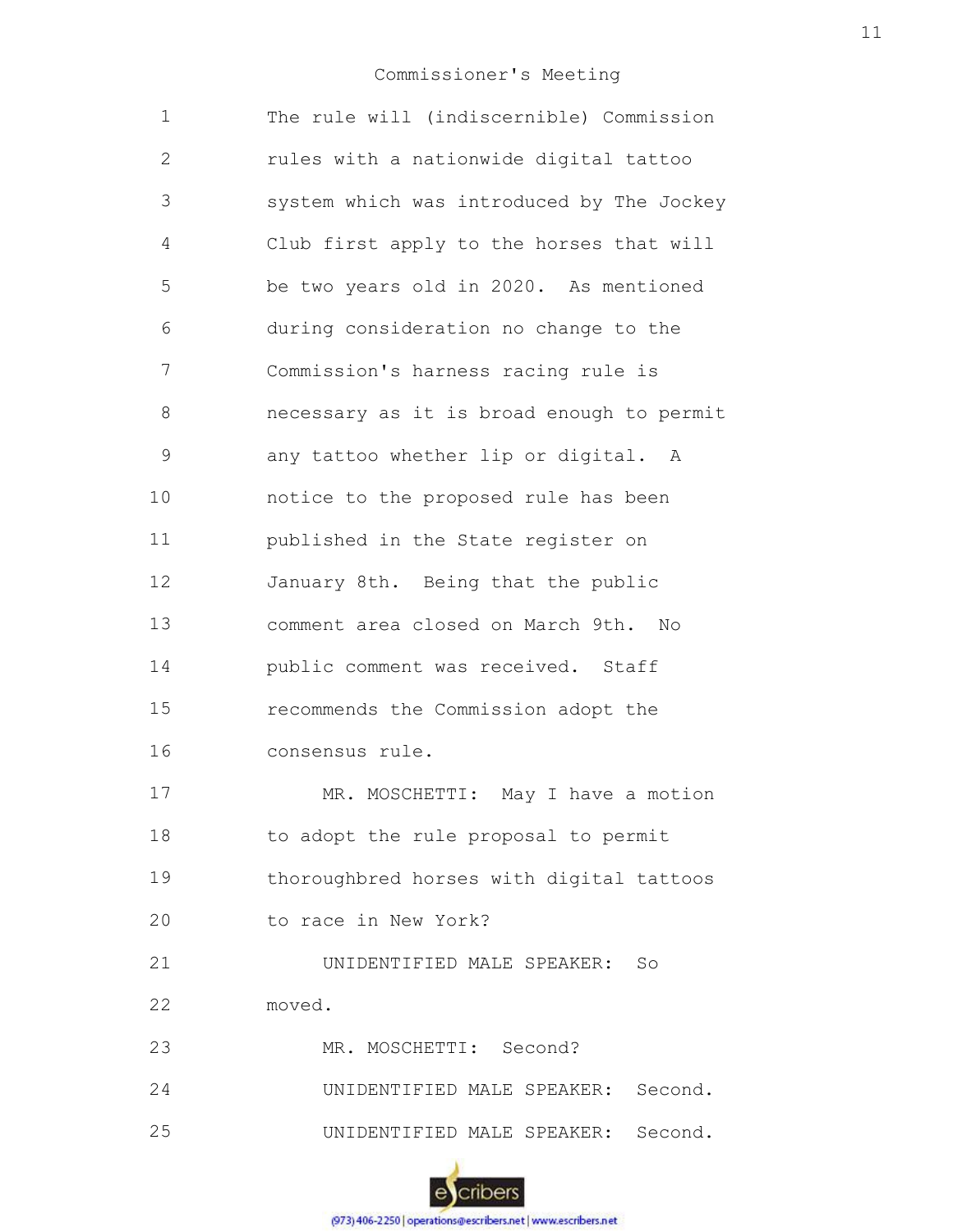| $\mathbf 1$    | MR. MOSCHETTI: Any discussion on          |
|----------------|-------------------------------------------|
| $\mathbf{2}$   | this motion. Hearing none. All in         |
| $\mathfrak{Z}$ | favor?                                    |
| $\overline{4}$ | IN UNISON: Aye.                           |
| 5              | MR. MOSCHETTI: Any opposed? The           |
| 6              | motion carries.                           |
| 7              | MR. WILLIAMS: For Commission's            |
| 8              | consideration is the adoption of a        |
| 9              | rulemaking regarding certain drug         |
| 10             | injections in thoroughbred races. If you  |
| 11             | recall, the proposal has three parts.     |
| 12             | With respect to the first part, the       |
| 13             | proposal amended the restricted time      |
| 14             | period for the use of cortico joint       |
| 15             | injections (indiscernible) from the       |
| 16             | current restriction of seven days before  |
| 17             | a thoroughbred horse's next race. The     |
| 18             | purpose of the proposal is to enhance the |
| 19             | perfection afforded for a horse by        |
| 20             | allowing veterinarians and horsemen a     |
| 21             | greater time frame following              |
| 22             | administration of a cortico joint         |
| 23             | injection to evaluate effectiveness.      |
| 24             | With respect to the second part, the      |
| 25             | proposal would amend a restricted time    |

escribers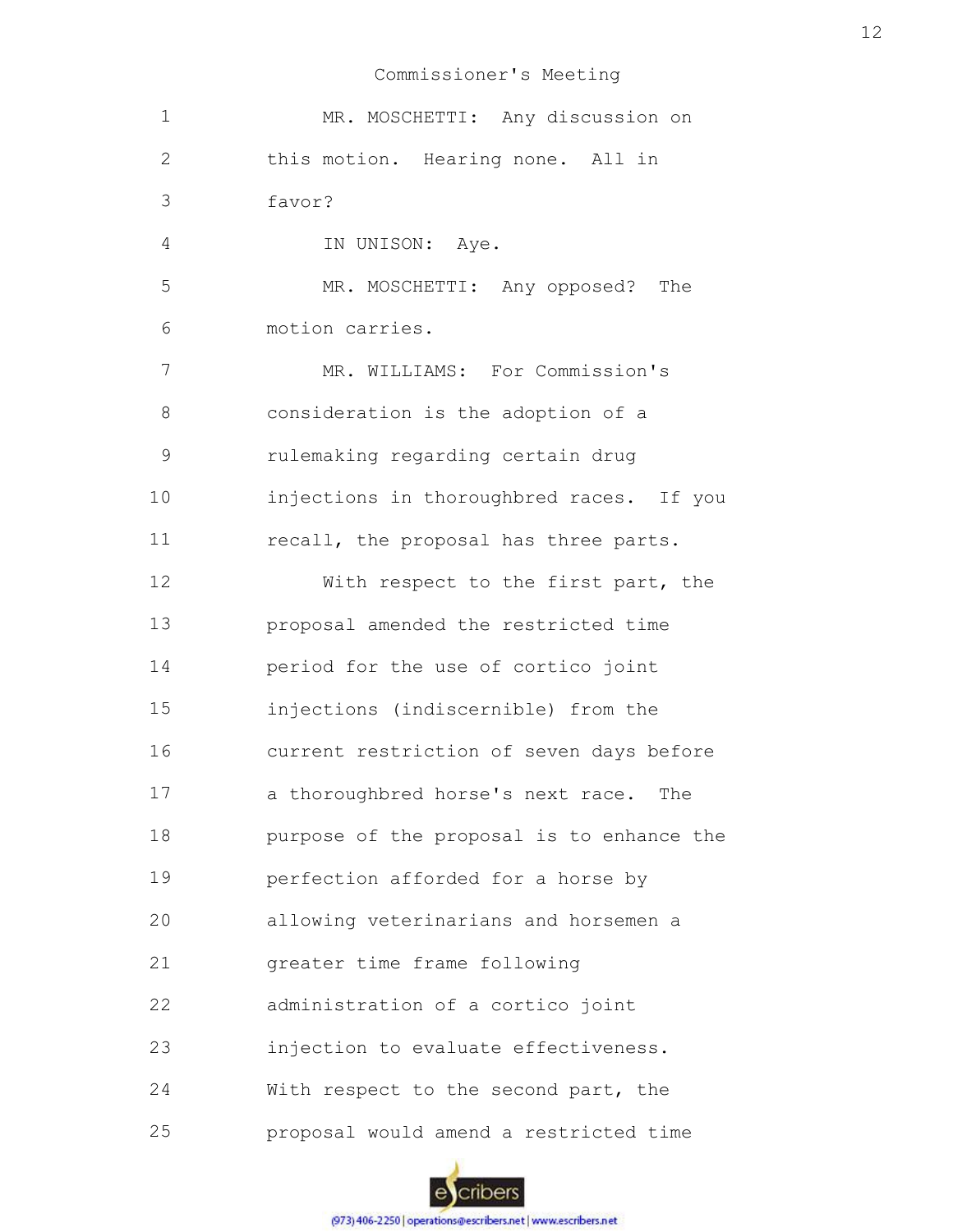| $\mathbf 1$   | period for the inter-articular injection  |
|---------------|-------------------------------------------|
| $\mathbf{2}$  | of any substance to a thoroughbred horse  |
| 3             | to max the proposal with a fourteen-day   |
| 4             | time period for a cortisone joint         |
| 5             | injection. Again the purpose of this      |
| 6             | proposal is to allow veterinarians and    |
| 7             | horsemen time to evaluate horses          |
| 8             | following treatment before returning them |
| $\mathcal{G}$ | to high-speed exercise and competition.   |
| 10            | With respect to the third part, this      |
| 11            | proposal would require the reporting of   |
| 12            | every intra-articular joint injection.    |
| 13            | Current rules only require submission of  |
| 14            | cortico joint injections within forty-    |
| 15            | eight hours of treatment. Parts 1 and 2   |
| 16            | have been advanced as part of the Mid-    |
| 17            | Atlantic strategic plan to reduce equine  |
| 18            | fatalities by the regulated sportsman and |
| 19            | race track operators from the seven       |
| 20            | states that comprise the Mid-Atlantic     |
| 21            | region. Part 3 simply applies parts 1     |
| 22            | and 2 for existing reporting              |
| 23            | requirements. No public comments were     |
| 24            | received. Staff recommends the adoption   |
| 25            | of this rule proposal.                    |

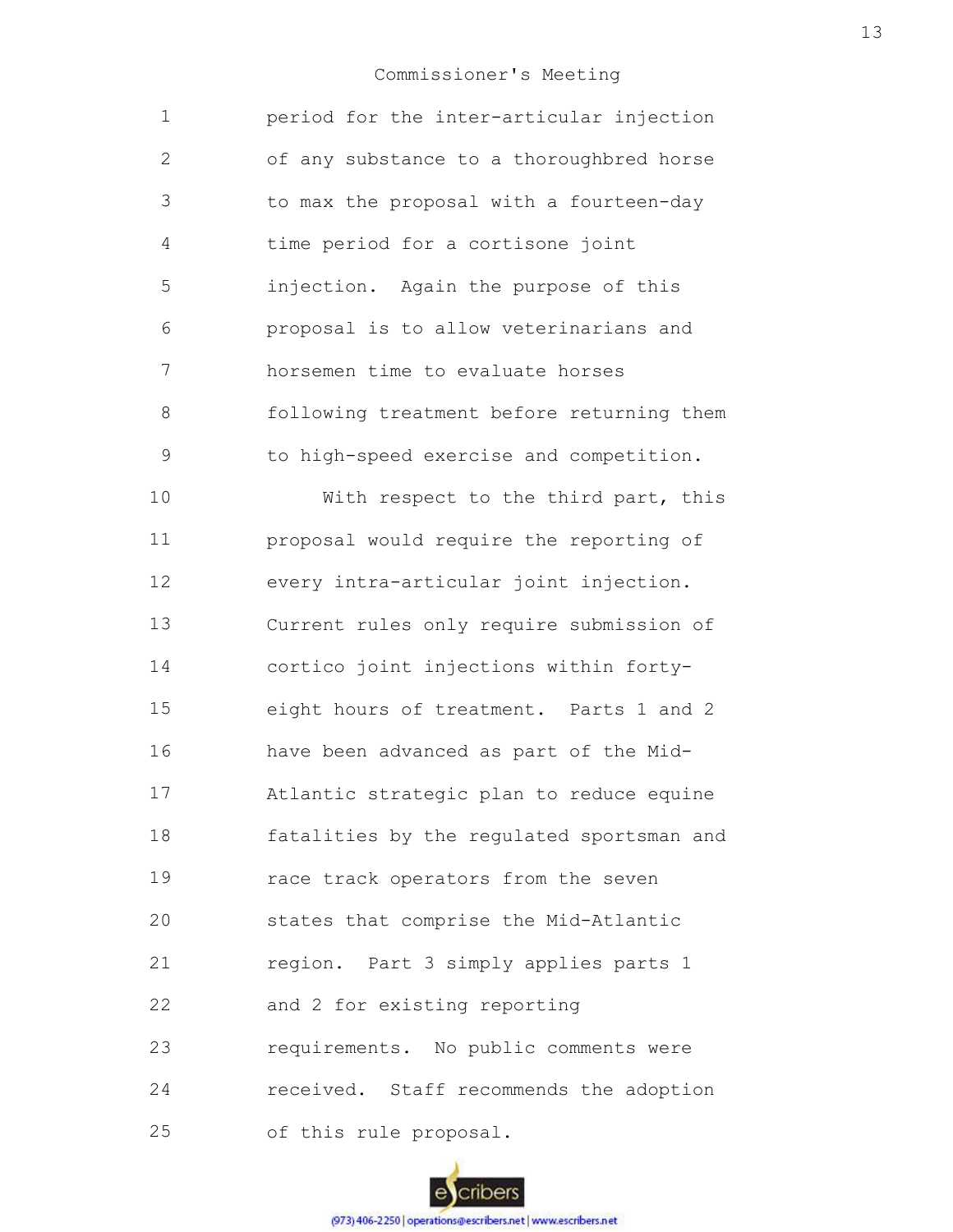| $\mathbf 1$ | MR. MOSCHETTI: Do the commissioners       |
|-------------|-------------------------------------------|
| 2           | have any questions on the adoption of the |
| 3           | rule regarding thoroughbred joint         |
| 4           | injections?                               |
| 5           | Hearing no questions. May I have a        |
| 6           | motion to adopt this rule?                |
| 7           | UNIDENTIFIED MALE SPEAKER: So             |
| 8           | moved.                                    |
| 9           | UNIDENTIFIED MALE SPEAKER: Moved.         |
| 10          | MR. MOSCHETTI: Second?                    |
| 11          | UNIDENTIFIED MALE SPEAKER: Second.        |
| 12          | UNIDENTIFIED MALE SPEAKER: Second.        |
| 13          | MR. MOSCHETTI: Any discussion on          |
| 14          | this motion? Hearing none. All in         |
| 15          | favor?                                    |
| 16          | IN UNISON: Aye.                           |
| 17          | MR. MOSCHETTI: Any opposed?<br>The        |
| 18          | motion carries. Next item please.         |
| 19          | MR. WILLIAMS: For Commission's            |
| 20          | consideration the adoption of a           |
| 21          | rulemaking regarding thoroughbred Pari    |
| 22          | Mutuel wagering rule for pick five and    |
| 23          | pick six wagers. The current rule         |
| 24          | prohibit a race track from displaying     |
| 25          | wagering information about pick five or   |

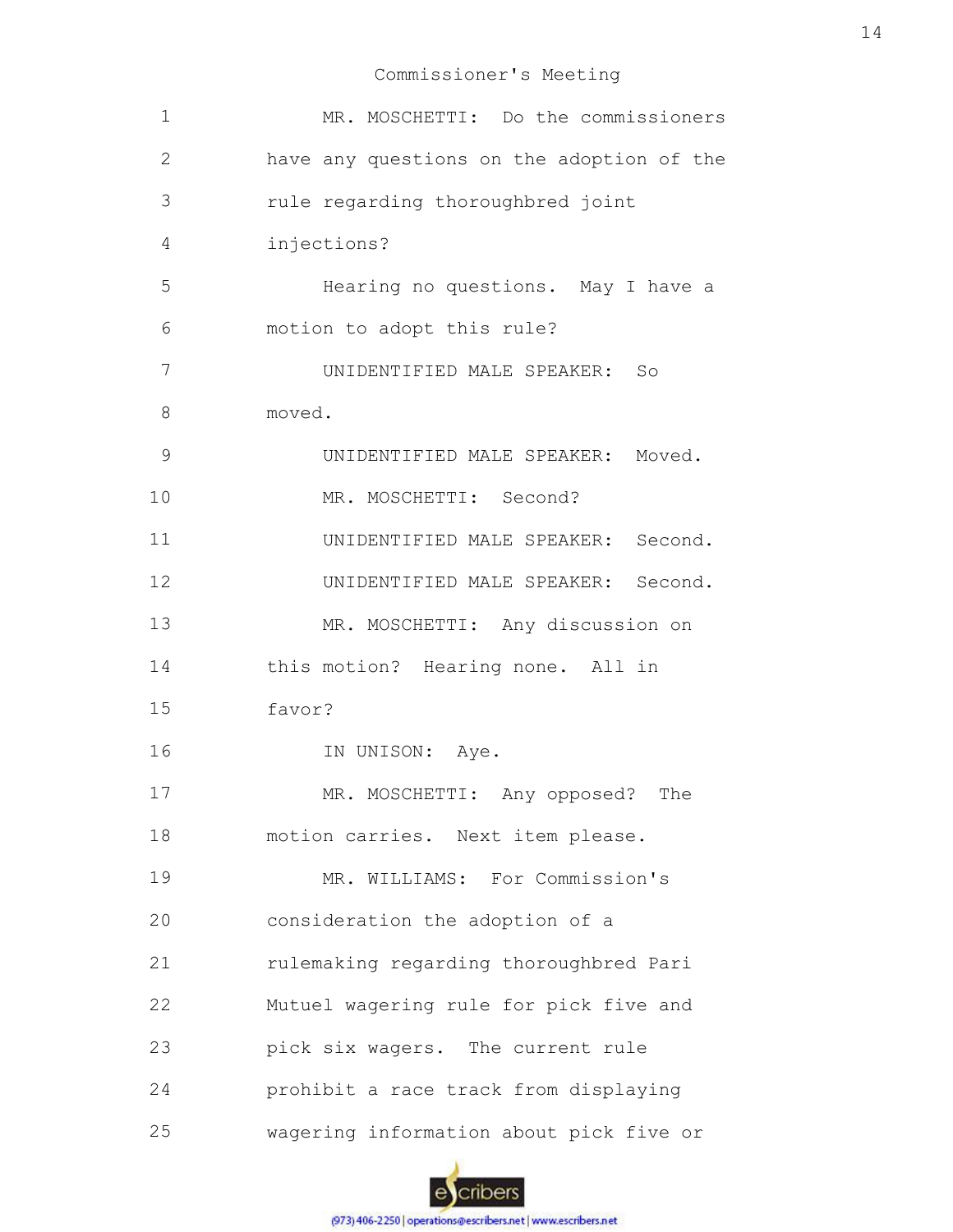| 1             | pick six combinations other than will-    |
|---------------|-------------------------------------------|
| $\mathbf{2}$  | pays after the penultimate race in the    |
| 3             | sequence. The proposed revision would     |
| 4             | permit a race track to display publicly   |
| 5             | combinations wager wise, amounts wagered  |
| 6             | on such combinations wagered upon, the    |
| 7             | amounts wagered on such combinations, the |
| 8             | number of tickets sold or the number of   |
| $\mathcal{G}$ | tickets still capable of winning a pick   |
| 10            | five or pick six pool. No public          |
| 11            | comments were received. Do I have         |
| 12            | recommend adoption of this rule proposal? |
| 13            | MR. MOSCHETTI: Do any of the              |
| 14            | Commissioners have questions on the       |
| 15            | adoption of the rule regarding            |
| 16            | thoroughbred Pari Mutuel wagering rule    |
| 17            | for pick five and pick six wagers? There  |
| 18            | are no discussions. May I have a motion   |
| 19            | to adopt this rule?                       |
| 20            | UNIDENTIFIED MALE SPEAKER: So             |
| 21            | moved.                                    |
| 22            | MR. MOSCHETTI: Second?                    |
| 23            | UNIDENTIFIED MALE SPEAKER: Second.        |
| 24            | MR. MOSCHETTI: Is there any               |
| 25            | discussion on this motion?                |

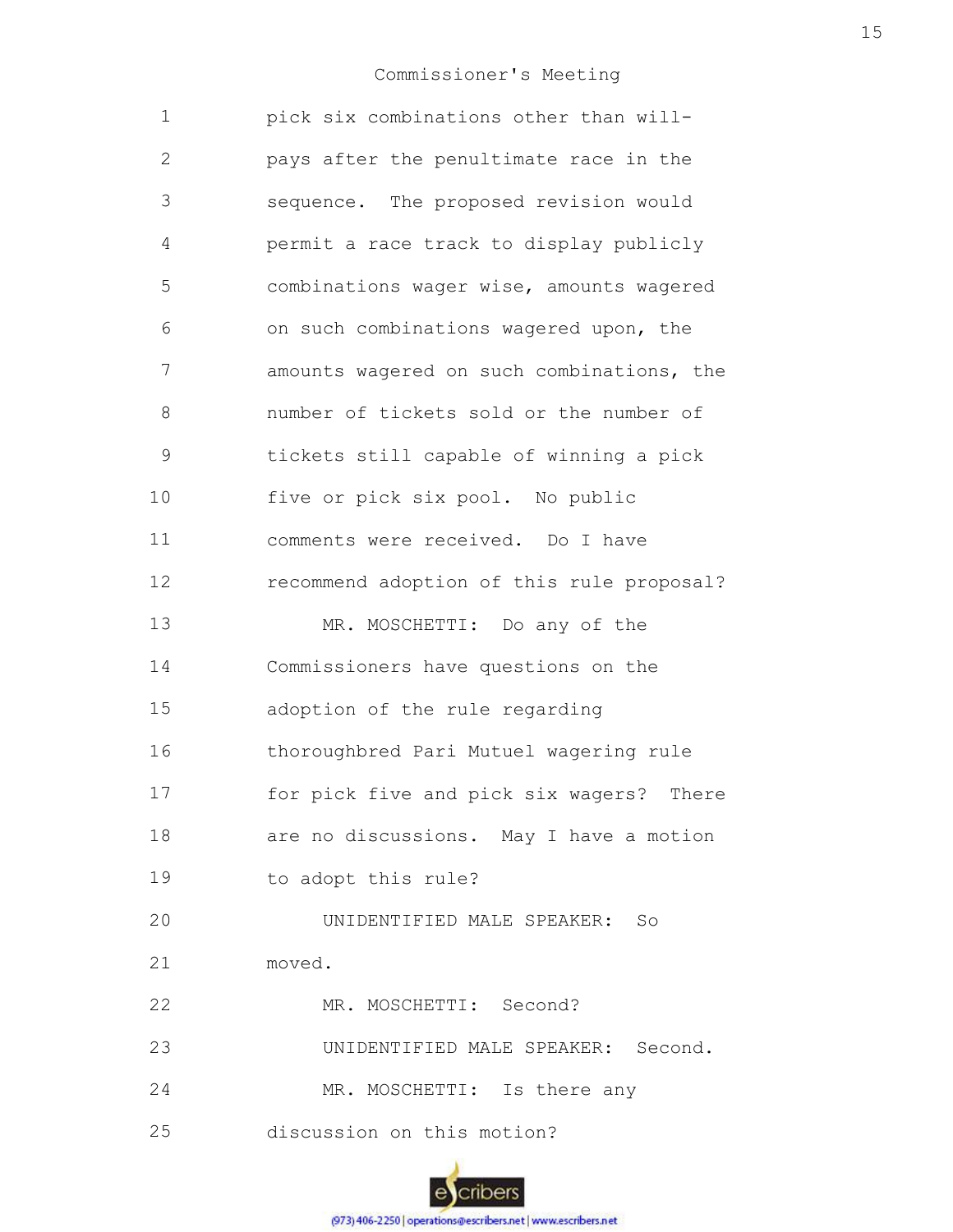| $\mathbf 1$  | Hearing none. All in favor?               |
|--------------|-------------------------------------------|
| $\mathbf{2}$ | IN UNISON: Aye.                           |
| 3            | MR. MOSCHETTI: Any opposed? Motion        |
| 4            | carries.                                  |
| 5            | Next item please.                         |
| 6            | MR. WILLIAMS: For Commission's            |
| 7            | consideration is a proposal to restrict   |
| 8            | the administration to thoroughbred horses |
| 9            | of nonsteroidal anti-inflammatory drugs   |
| 10           | or NSAIDS such that only one clinical     |
| 11           | dose may be administered during the weeks |
| 12           | before the horse races. The proposal      |
| 13           | would limit the administration through an |
| 14           | intravenous treatment and adopt stricter  |
| 15           | thresholds for the two months commonly    |
| 16           | used NSAIDS, flunixin and phenylbutazone  |
| 17           | and has been recommended by the Racing    |
| 18           | Medication & Testing Consortium and has   |
| 19           | adopted as a model rule by the            |
| 20           | Association of Racing Commissioners       |
| 21           | International. The proposal also reduces  |
| 22           | the list of NSAIDs that can be            |
| 23           | administered lawfully within one week     |
| 24           | before the horse races to only three for  |
| 25           | which the appropriate laboratory          |

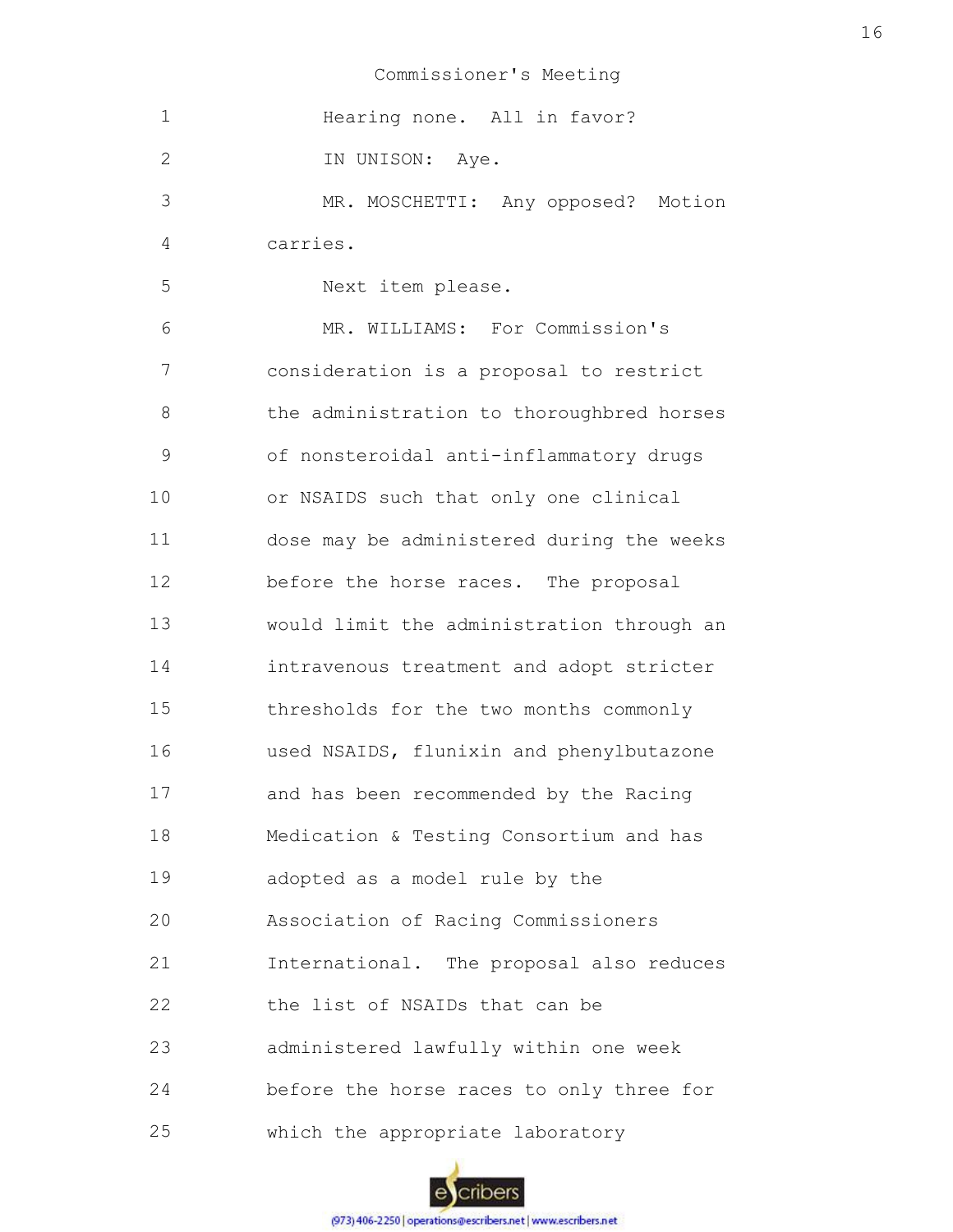| 1  | threshold is unclear. The current rule    |
|----|-------------------------------------------|
| 2  | permits the use of two NSAIDs from the    |
| 3  | (indiscernible) list of six NSAIDs        |
| 4  | (indiscernible) before a horse races, if  |
| 5  | one is not used within ninety-six hours   |
| 6  | of the race and the other is administered |
| 7  | outside forty-eight hours. Staff          |
| 8  | recommends the Commission authorize the   |
| 9  | proposal of this rulemaking.              |
| 10 | MR. MOSCHETTI: Do any of the              |
| 11 | Commissioners have questions on the       |
| 12 | proposal or the rule to amend the         |
| 13 | administration of nonsteroidal anti-      |
| 14 | inflammatory drug in thoroughbred horses? |
| 15 | Hearing no questions, may I have a motion |
| 16 | to propose this rule?                     |
| 17 | UNIDENTIFIED MALE SPEAKER:<br>So          |
| 18 | moved.                                    |
| 19 | MR. MOSCHETTI: Second?                    |
| 20 | UNIDENTIFIED MALE SPEAKER: Second.        |
| 21 | MR. MOSCHETTI: Any discussion on          |
| 22 | this motion? Hearing none. All in         |
| 23 | favor?                                    |
| 24 | ON UNISON: Aye.                           |
| 25 | MR. MOSCHETTI: Anybody oppose?<br>The     |
|    |                                           |

escribers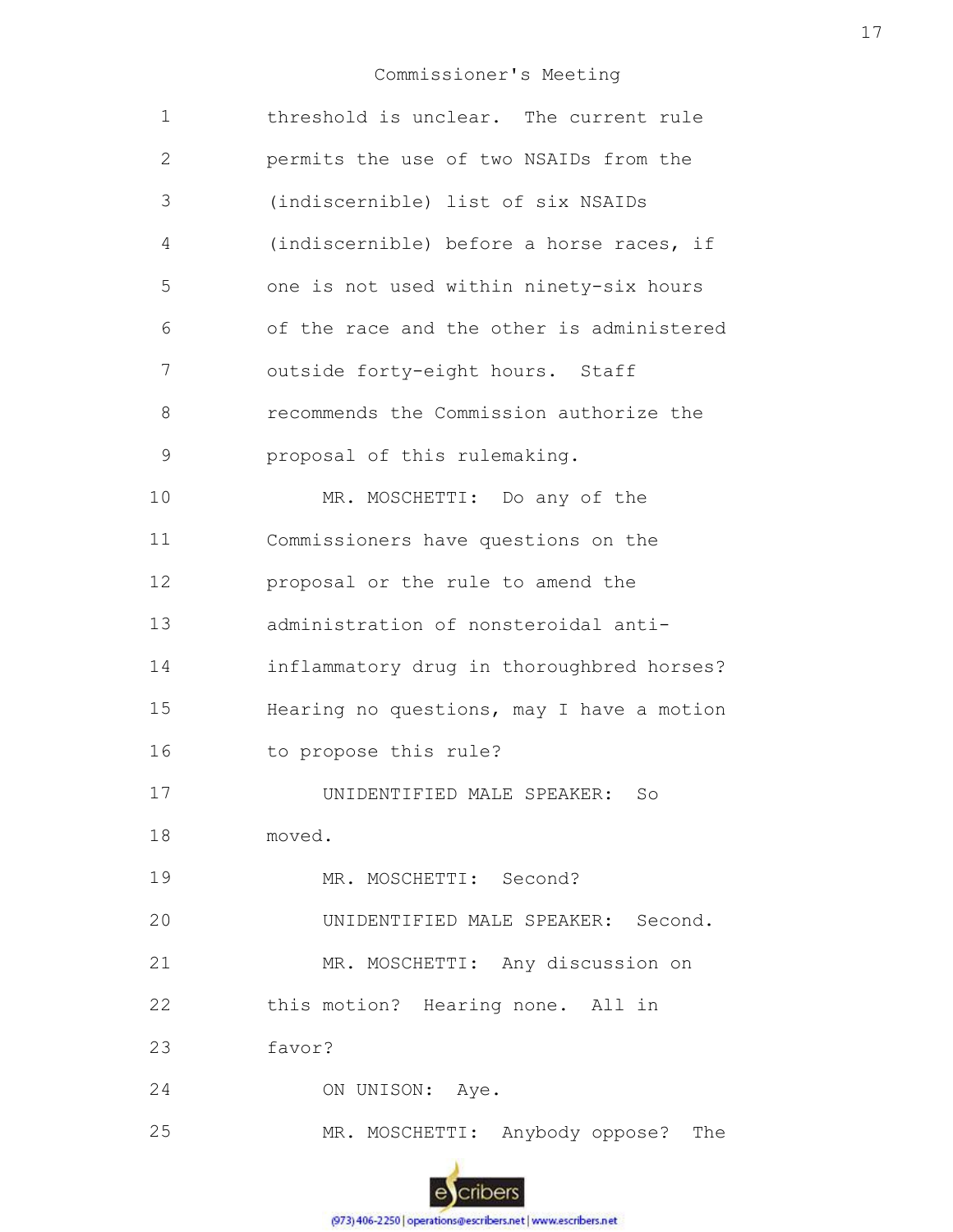| $\mathbf 1$    | motion carries.                           |
|----------------|-------------------------------------------|
| 2              | The next item please.                     |
| 3              | MR. WILLIAMS: For Commission's            |
| $\overline{4}$ | consideration is a consensus rulemaking   |
| 5              | to correct cross-references in our gaming |
| 6              | regulations that were left unchanged when |
| 7              | we recently moved the (indiscernible)     |
| 8              | gaming self-exclusion provisions from     |
| $\mathsf 9$    | part 5326 to a new part 5402. The         |
| 10             | proposal also made blanket statements to  |
| 11             | be consistent with other rules. Staff     |
| 12             | recommends the commission authorize the   |
| 13             | proposal of this rulemaking.              |
| 14             | MR. MOSCHETTI: Do any of the              |
| 15             | Commissioners have questions of the       |
| 16             | proposal of a rule to make technical      |
| 17             | changes to rule cross-referencing?        |
| 18             | Hearing no questions, may I have a motion |
| 19             | to propose this rule?                     |
| 20             | UNIDENTIFIED MALE SPEAKER: So             |
| 21             | moved.                                    |
| 22             | MR. MOSCHETTI: Second?                    |
| 23             | UNIDENTIFIED MALE SPEAKER: Second.        |
| 24             | MR. MOSCHETTI: Any discussion on          |
| 25             | the motion? Hearing none. All in favor?   |

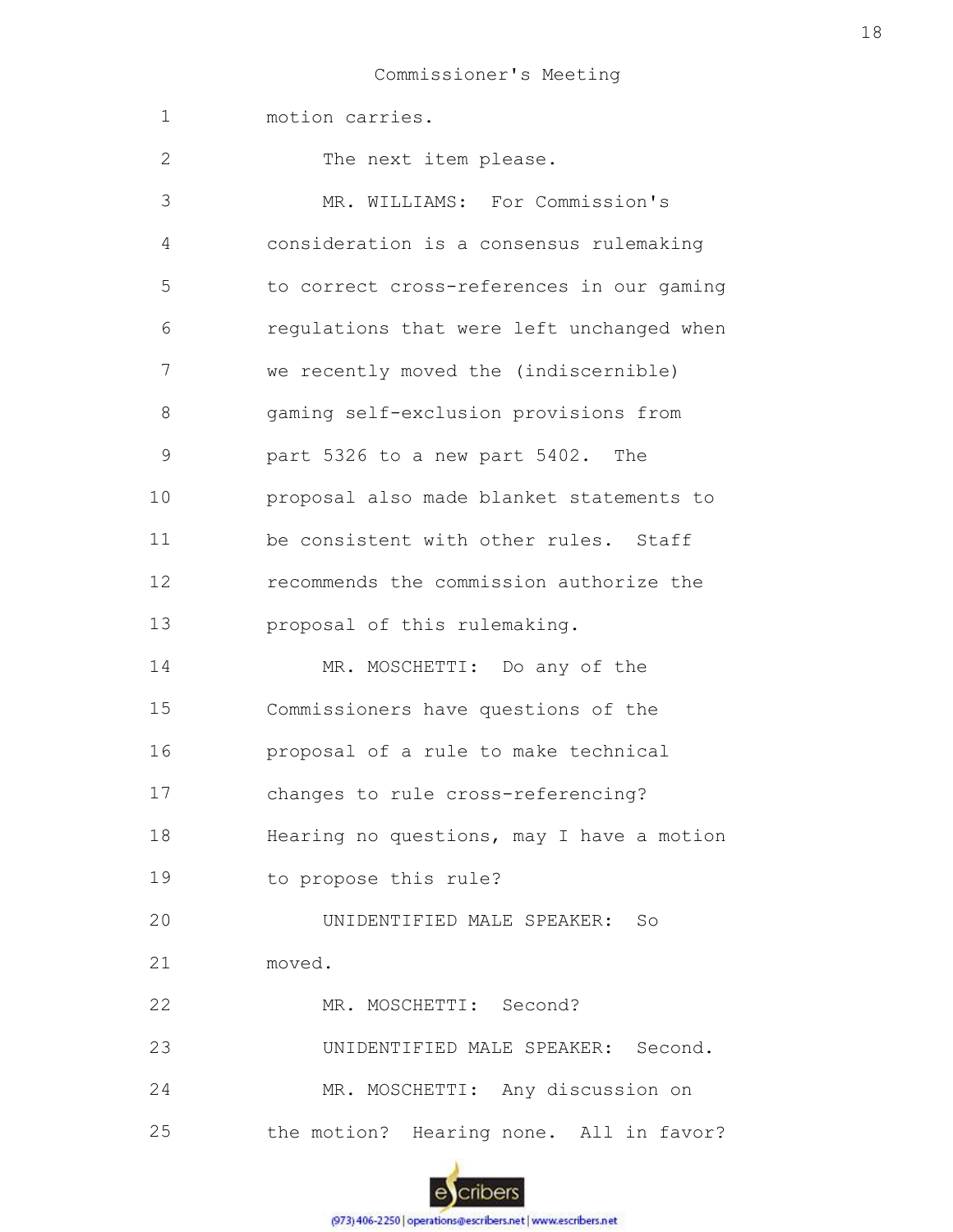| 1            | IN UNISON: Aye.                           |
|--------------|-------------------------------------------|
| $\mathbf{2}$ | MR. MOSCHETTI: Any opposed? The           |
| 3            | motion carries. The next item please.     |
| 4            | MR. WILLIAMS: For Commission's            |
| 5            | consideration as emergency and consensus  |
| 6            | rulemaking to extend the date upon which  |
| 7            | a harnessed horse must (indiscernible) by |
| 8            | 30 days to a date as determined           |
| 9            | appropriate by the Commission. In         |
| 10           | layman's terms, all (indiscernible) at    |
| 11           | which a horse must establish its ability  |
| 12           | to participate in a race meeting          |
| 13           | consistent with the qualifying standards  |
| 14           | established for that class of horse.      |
| 15           | (Indiscernible) pandemic has shuttered    |
| 16           | specific racing activity without a rule   |
| 17           | change, virtually all harnessed horses    |
| 18           | will be required to requalify. When       |
| 19           | racing is all right to resume the         |
| 20           | requalification requirement with          |
| 21           | necessitate event gathering of owners,    |
| 22           | trainers, and riders and associated       |
| 23           | personnel (indiscernible) requalify their |
| 24           | horses. To alleviate this potential       |
| 25           | gathering staff suggests an allowance to  |

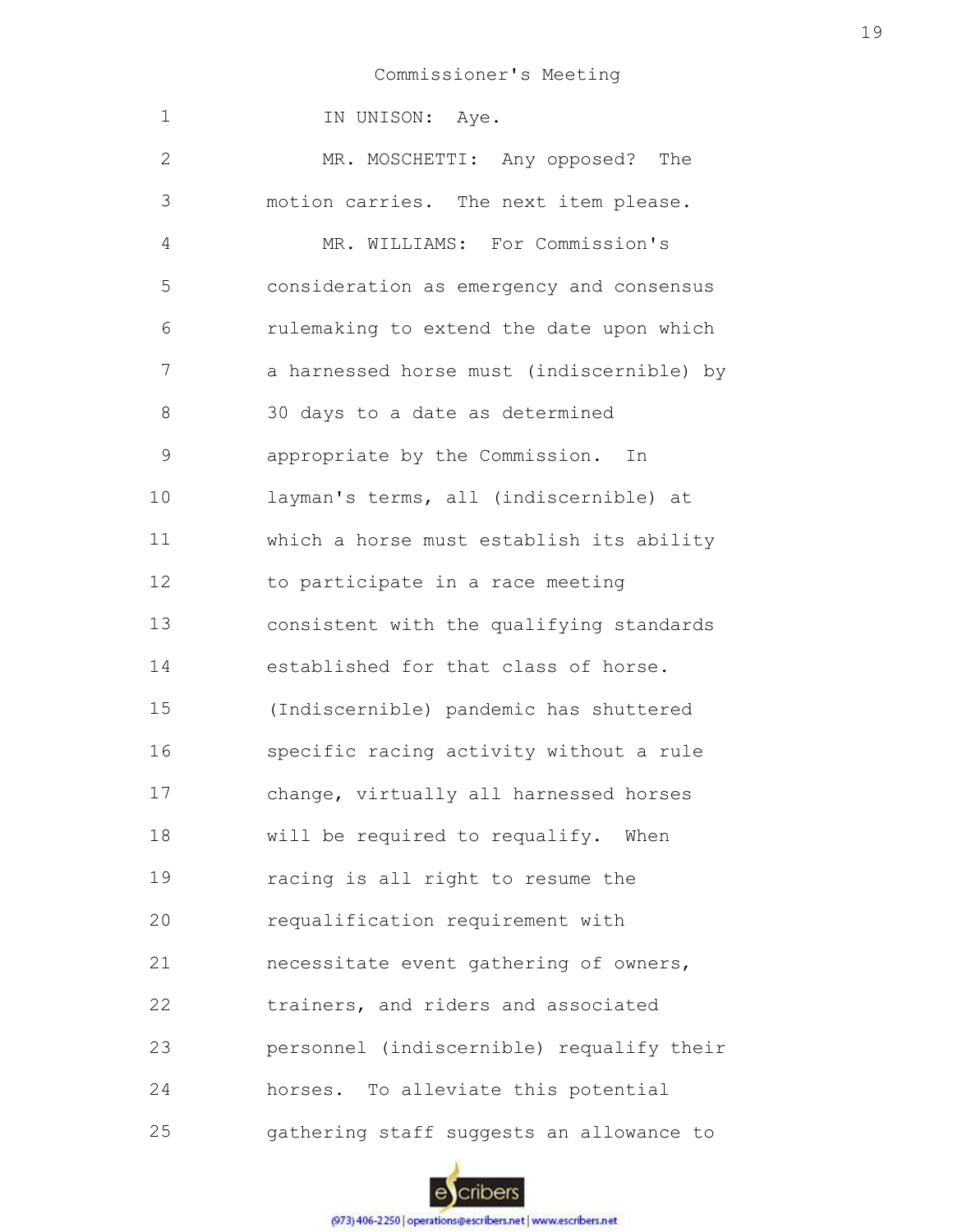| $\mathbf 1$   | establish a longer qualification period.  |
|---------------|-------------------------------------------|
| $\mathbf{2}$  | Accordingly, we suggest the               |
| 3             | (indiscernible) an emergency and a        |
| 4             | consensus rulemaking. We believe the      |
| 5             | emergency rulemaking is appropriate to    |
| 6             | safeguard the health of the participants  |
| 7             | in the horse racing industry and believes |
| 8             | this proposal also has widespread support |
| $\mathcal{G}$ | in the industry. Hence, we suggest this   |
| 10            | proposal also as a consensus rule. Staff  |
| 11            | recommends the Commission authorize the   |
| 12            | proposal as emergency and consensus       |
| 13            | rulemaking.                               |
| 14            | MR. MOSCHETTI: I am going to call         |
| 15            | the proposals individually. Any           |
| 16            | questions on the proposal of the harness  |
| 17            | qualifying rules? Hearing no questions.   |
| 18            | May I have a motion to propose this rule? |
| 19            | UNIDENTIFIED MALE SPEAKER:<br>So          |
| 20            | moved.                                    |
| 21            | UNIDENTIFIED MALE SPEAKER: So             |
| 22            | moved.                                    |
| 23            | MR. MOSCHETTI: Second?                    |
| 24            | UNIDENTIFIED MALE SPEAKER: Second.        |
| 25            | MR. MOSCHETTI: Any discussion on          |
|               |                                           |

escribers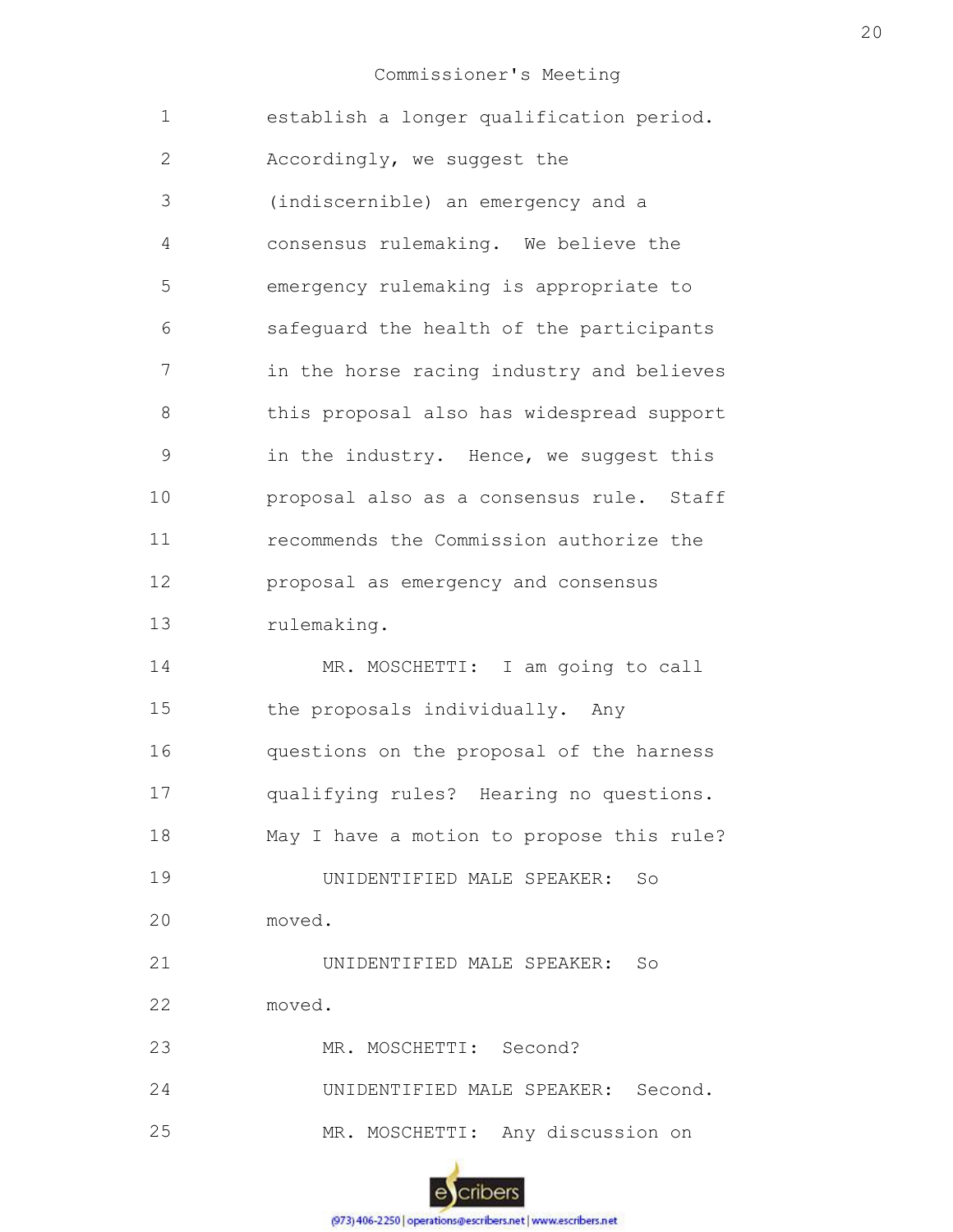| $\mathbf 1$    | the motion? Hearing no discussion. All    |
|----------------|-------------------------------------------|
| 2              | in favor?                                 |
| 3              | IN UNISON: Aye.                           |
| $\overline{4}$ | MR. MOSCHETTI: Any opposed? The           |
| 5              | motion carries.                           |
| 6              | Next -- let's see. Can I have --          |
| 7              | this is the next one. Any questions on    |
| 8              | the consensus proposal on an amendment to |
| 9              | the harness qualifying rule? Hearing no   |
| 10             | questions. Do I have a motion to propose  |
| 11             | this rule?                                |
| 12             | UNIDENTIFIED MALE SPEAKER: So             |
| 13             | moved.                                    |
| 14             | UNIDENTIFIED MALE SPEAKER:<br>So          |
| 15             | moved.                                    |
| 16             | MR. MOSCHETTI: Second?                    |
| 17             | UNIDENTIFIED MALE SPEAKER:<br>Second.     |
| 18             | If any person is going to move it.        |
| 19             | MR. MOSCHETTI: Any discussion on          |
| 20             | the motion? Hearing none. All in favor?   |
| 21             | UNIDENTIFIED MALE SPEAKER: Aye.           |
| 22             | UNIDENTIFIED MALE SPEAKER:<br>Aye.        |
| 23             | UNIDENTIFIED MALE SPEAKER:<br>Aye.        |
| 24             | MR. MOSCHETTI: Any opposed? The           |
| 25             | motion carries.                           |

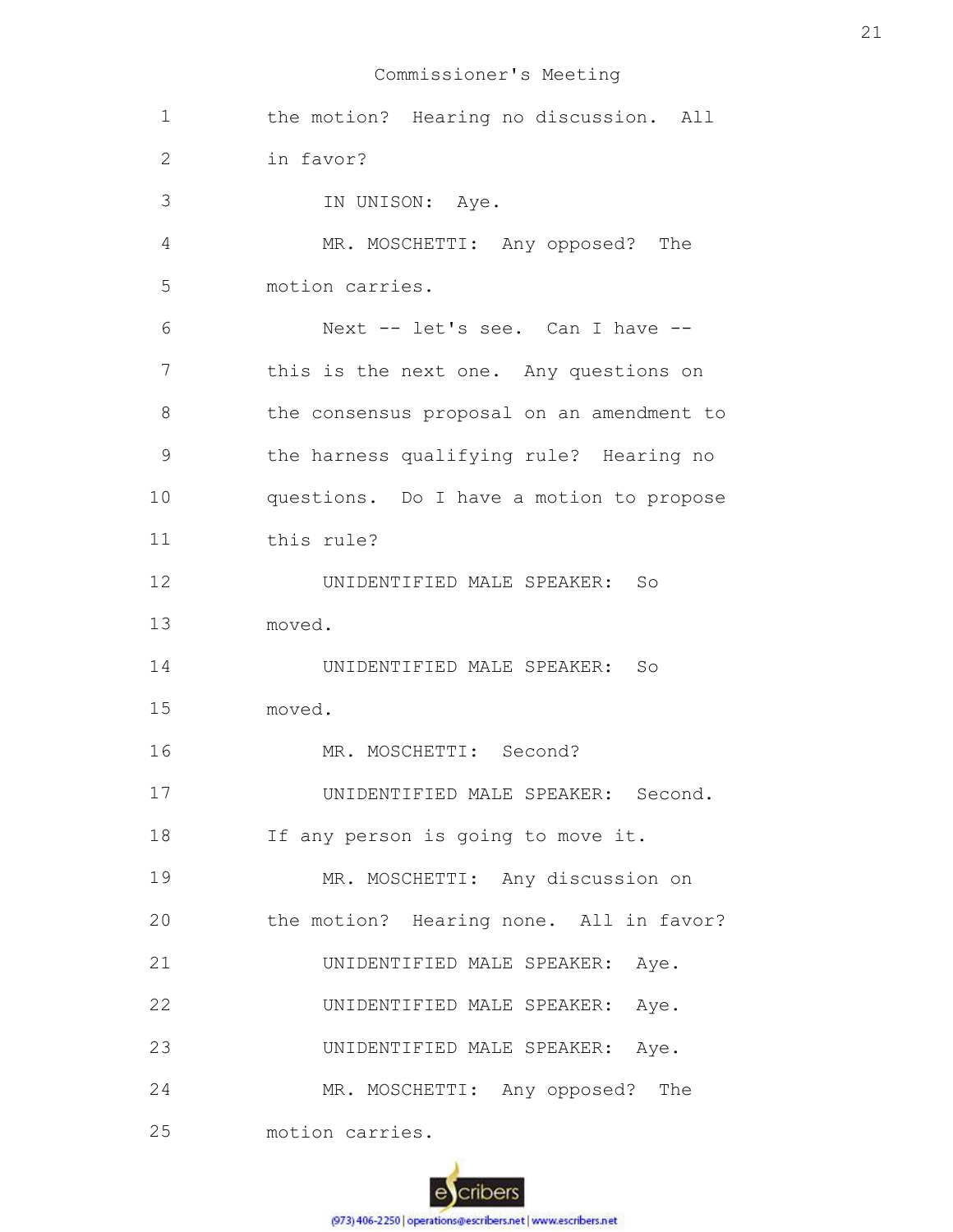1 2 3 4 5 6 7 8 9 10 11 12 13 14 15 16 17 18 19 20 21 22 23 24 25 Next item, please. MR. WILLIAMS: For Commission's consideration the rulemaking to remove certain penal aspects of horses coming off of and returning to races administration. As you might recall, certain racetracks have considered (indiscernible) races wherein a condition would be that no horse receives race day Lasix administration. Present rules allow a horse to be removed from Lasix administration list, but only allow return after an additional (indiscernible) triggers a mandatory horse layoff. This penal aspect might (indiscernible) trainers would, found that they're (indiscernible) Lasix. Accordingly this proposal would permissibly allow a horse to be removed from the Lasix eligible list for the limited purpose for competing in a non-Lasix race. And allow them to return to the list without incurring any potential mandatory layoff. Staff recommends the

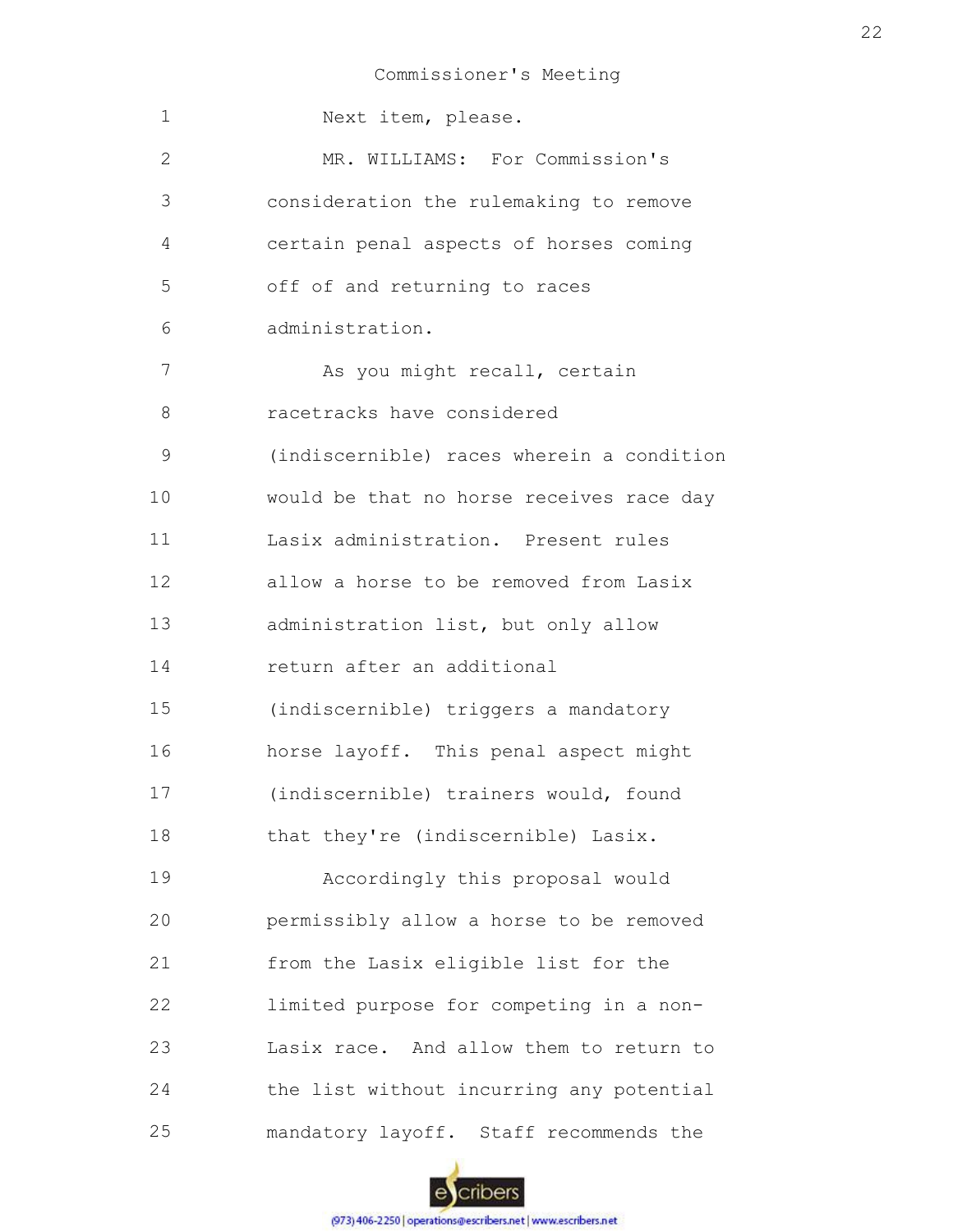| 1              | Commission authorize this proposal of    |
|----------------|------------------------------------------|
| $\mathbf{2}$   | this rulemaking.                         |
| $\mathfrak{Z}$ | MR. MOSCHETTI: Any questions before      |
| 4              | we move onto the amendment to the Lasix  |
| 5              | administration rules? Hearing none. May  |
| 6              | I have a motion to propose this rule?    |
| 7              | UNIDENTIFIED MALE SPEAKER: So            |
| 8              | moved.                                   |
| $\mathsf 9$    | MR. MOSCHETTI: Second?                   |
| 10             | UNIDENTIFIED MALE SPEAKER: Second.       |
| 11             | MR. MOSCHETTI: Any discussion on         |
| 12             | the motion? Hearing none. All in favor?  |
| 13             | UNIDENTIFIED MALE SPEAKER: Aye.          |
| 14             | UNIDENTIFIED MALE SPEAKER: Aye.          |
| 15             | MR. MOSCHETTI: Any opposed? The          |
| 16             | motion carries.                          |
| 17             | All right then. That concludes the       |
| 18             | rulemaking portion of our agenda.        |
| 19             | UNIDENTIFIED MALE SPEAKER: Correct,      |
| 20             | sir.                                     |
| 21             | MR. MOSCHETTI: So we're going to         |
| 22             | move onto communications. That is the    |
| 23             | next scheduled. Today we have four items |
| 24             | for adjudication. Mr. Williams.          |
| 25             | MR. WLLIAMS: On June 10th, 2019,         |
|                |                                          |

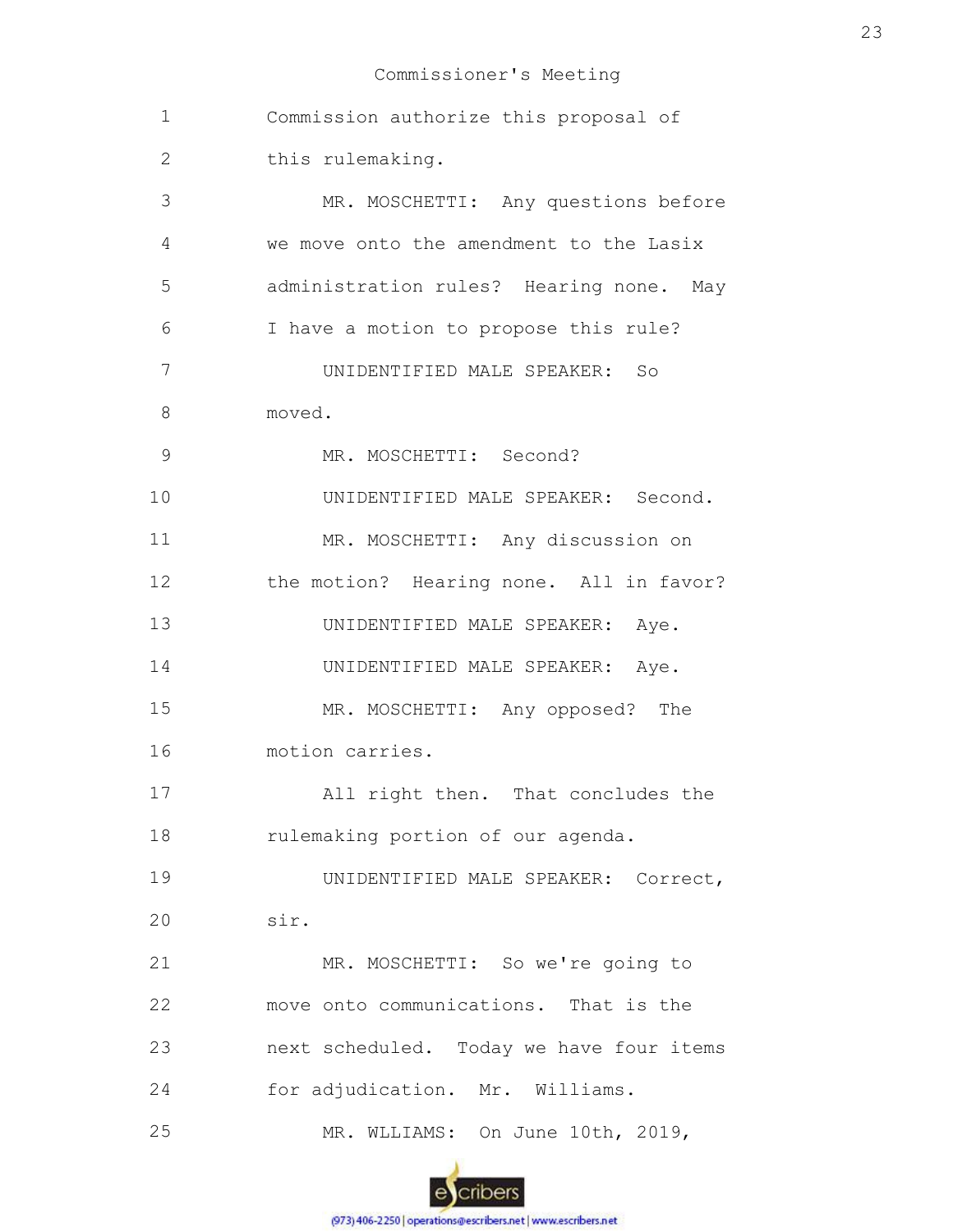| $\mathbf 1$  | the presiding judge at Monticello Raceway  |
|--------------|--------------------------------------------|
| $\mathbf{2}$ | suspended standardbred trainer Dennis      |
| 3            | Washington for 730 days and fined him      |
| 4            | \$2,000 dollars for numerous violations of |
| 5            | the Racing Pari Mutuel Wagering and        |
| 6            | Breeding Law and the Commission            |
| 7            | standardbred racing rules. These           |
| 8            | violations involved two horses under Mr.   |
| 9            | Washington's care. With respect to the     |
| 10           | horse it will be said Mr. Washington was   |
| 11           | accused of mistreatment and endangerment   |
| 12           | of the horse by permitting an unsafe and   |
| 13           | dangerous treatment that led to the        |
| 14           | horse's infection and subsequent death     |
| 15           | euthanasia.                                |
| 16           | With respect to the second horse,          |
| 17           | Billy Button, Mr. Washington was accused   |
| 18           | of selling the horse without               |
| 19           | authorization and falsely and              |
| 20           | fraudulently obtained or attempting to     |
| 21           | obtain payments for the horse at           |
| 22           | (indiscernible) he was no longer being     |
| 23           | trained by Mr. Washington. Mr.             |
| 24           | Washington was also accused of possessing  |
| 25           | or directing someone to possess equipment  |

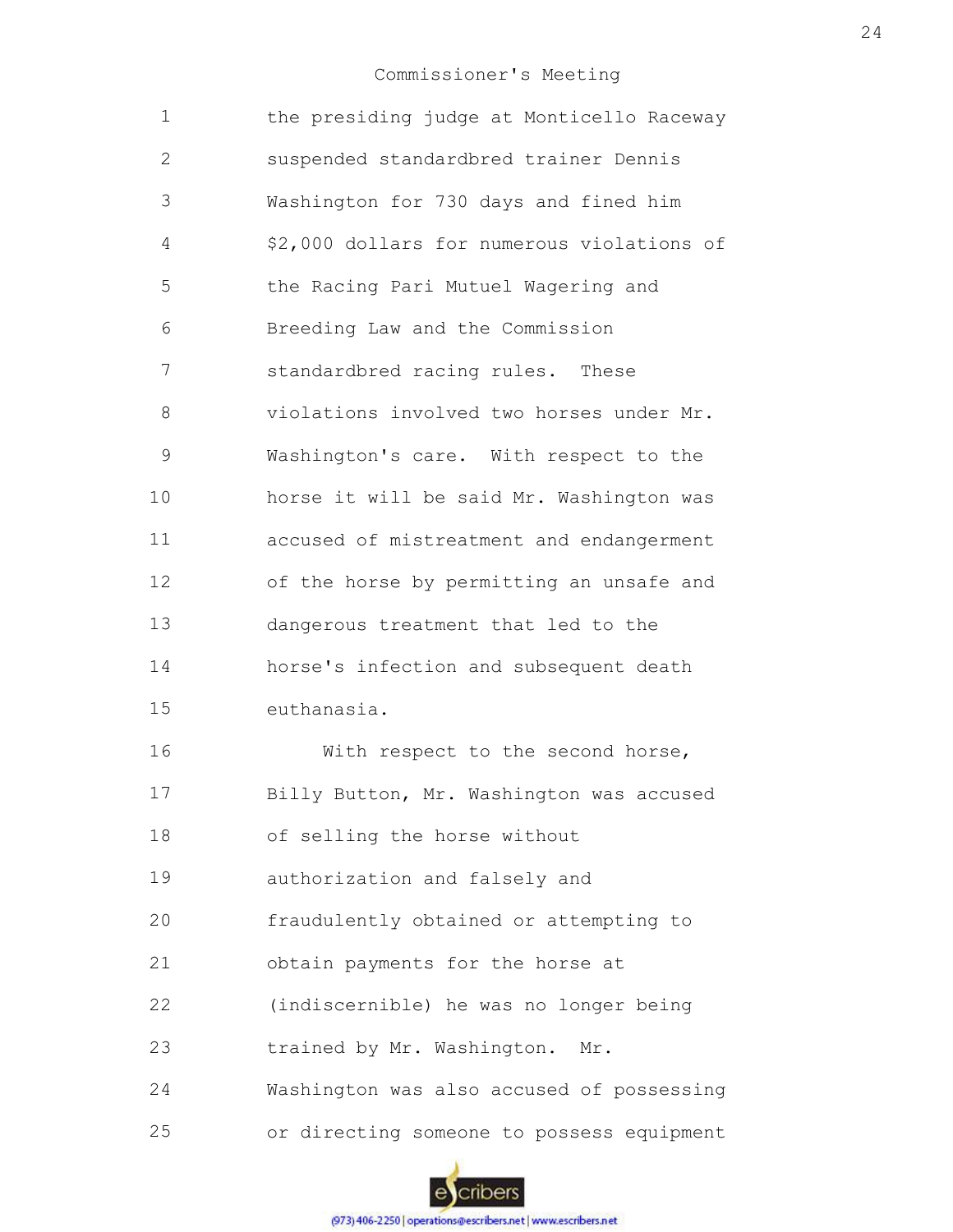| $\mathbf 1$    | usable in connection or acting with       |
|----------------|-------------------------------------------|
| $\overline{2}$ | financial irresponsibility and failing to |
| 3              | cooperate with the Commissioner's         |
| 4              | investigation. Mr. Washington first       |
| 5              | requested a hearing, which was adjourned  |
| 6              | twice at his request. The hearing was     |
| 7              | conducted on December 19th, 2019.         |
| 8              | Mr. Washington failed to appear at        |
| 9              | the hearing and later claimed that he did |
| 10             | not receive notice. The hearing officer   |
| 11             | submitted a report, dated February 18,    |
| 12             | 2020, finding that Mr. Washington's       |
| 13             | contention that he did not receive notice |
| 14             | of the hearing date was without merit.    |
| 15             | That the Commission had met its version   |
| 16             | of establishing the various violations of |
| 17             | the laws and the rules and recommended    |
| 18             | that Mr. Washington's license be revoked  |
| 19             | for a minimum period of two years. The    |
| 20             | hearing officer also recommended that Mr. |
| 21             | Washington not be granted a license       |
| 22             | thereafter unless he satisfactorily       |
| 23             | (indiscernible) for the disappearance of  |
| 24             | Billy Button to the Commission            |
| 25             | (indiscernible). The Commission           |

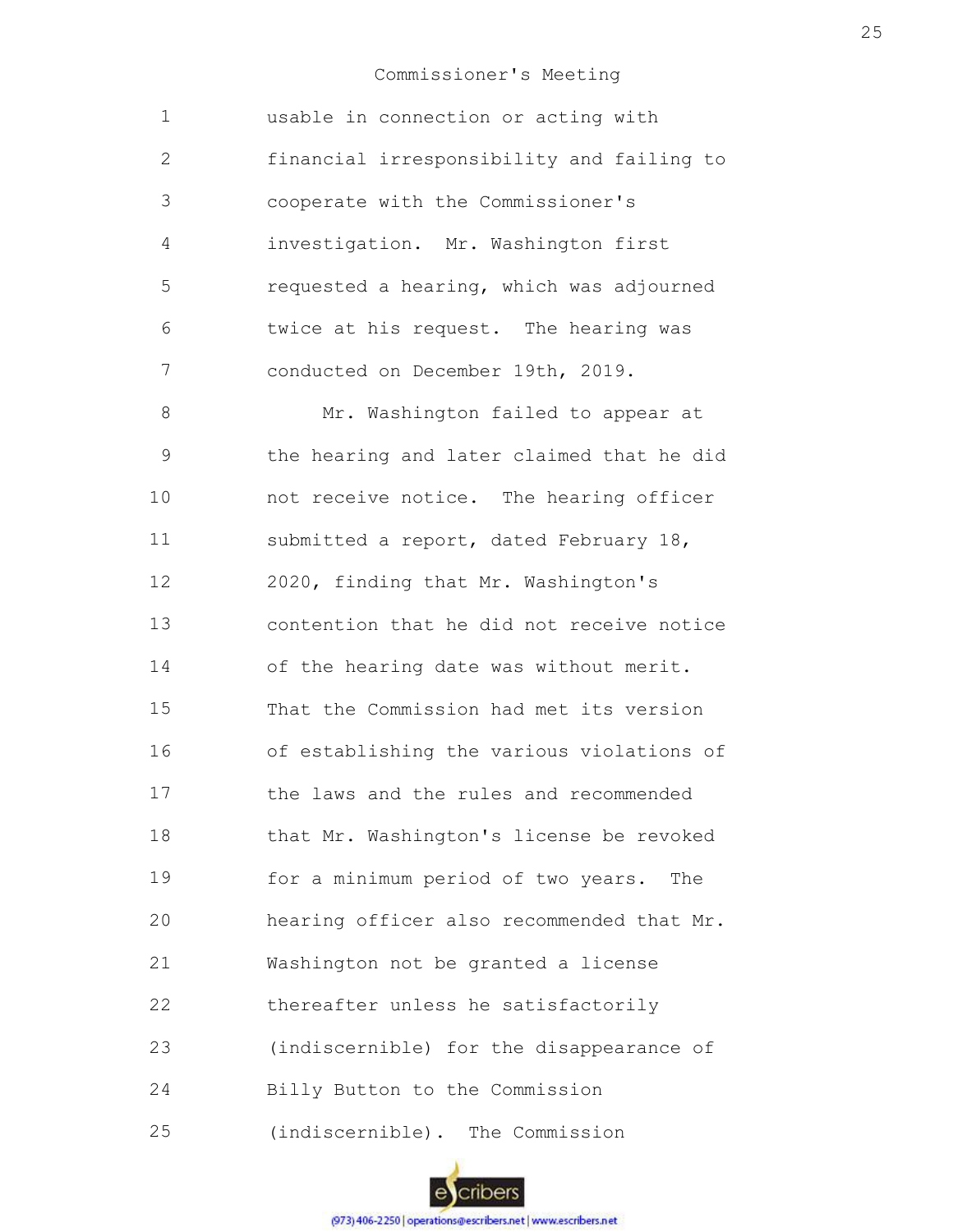| $\mathbf 1$    | considered this matter at a meeting       |
|----------------|-------------------------------------------|
| 2              | conducted in judicial or quasi-judicial   |
| 3              | proceedings exemption of the New York     |
| $\overline{4}$ | Public Officers Law Section 108.1.        |
| 5              | MR. MOSCHETTI: The Commission duly        |
| 6              | deliberated and considered this matter to |
| 7              | determine upon a vote of 5 to nothing to  |
| 8              | modify the hearing officer's report and   |
| 9              | recommendation. We got the factual        |
| 10             | findings report. However, we vote to      |
| 11             | modify the recommendations of             |
| 12             | (indiscernible) revocation and we modify  |
| 13             | as follows, that the revocation be ten    |
| 14             | years and that the fine is \$5,000        |
| 15             | dollars.                                  |
| 16             | MR. WILLIAMS: The next matter on          |
| 17             | December 20th, 2019, the Bureau of        |
| 18             | Licensing denied the application of       |
| 19             | Brewster Love (ph.) for a gaming employee |
| 20             | registration to work as a dealer at the   |
| 21             | del Lago Casino Empire. The denial cited  |
| 22             | New York (indiscernible) section          |
| 23             | 1318(1)(a) and 1318(1)(c), which provided |
| 24             | the applicant must prove qualification by |
| 25             | clear and convincing evidence and for     |

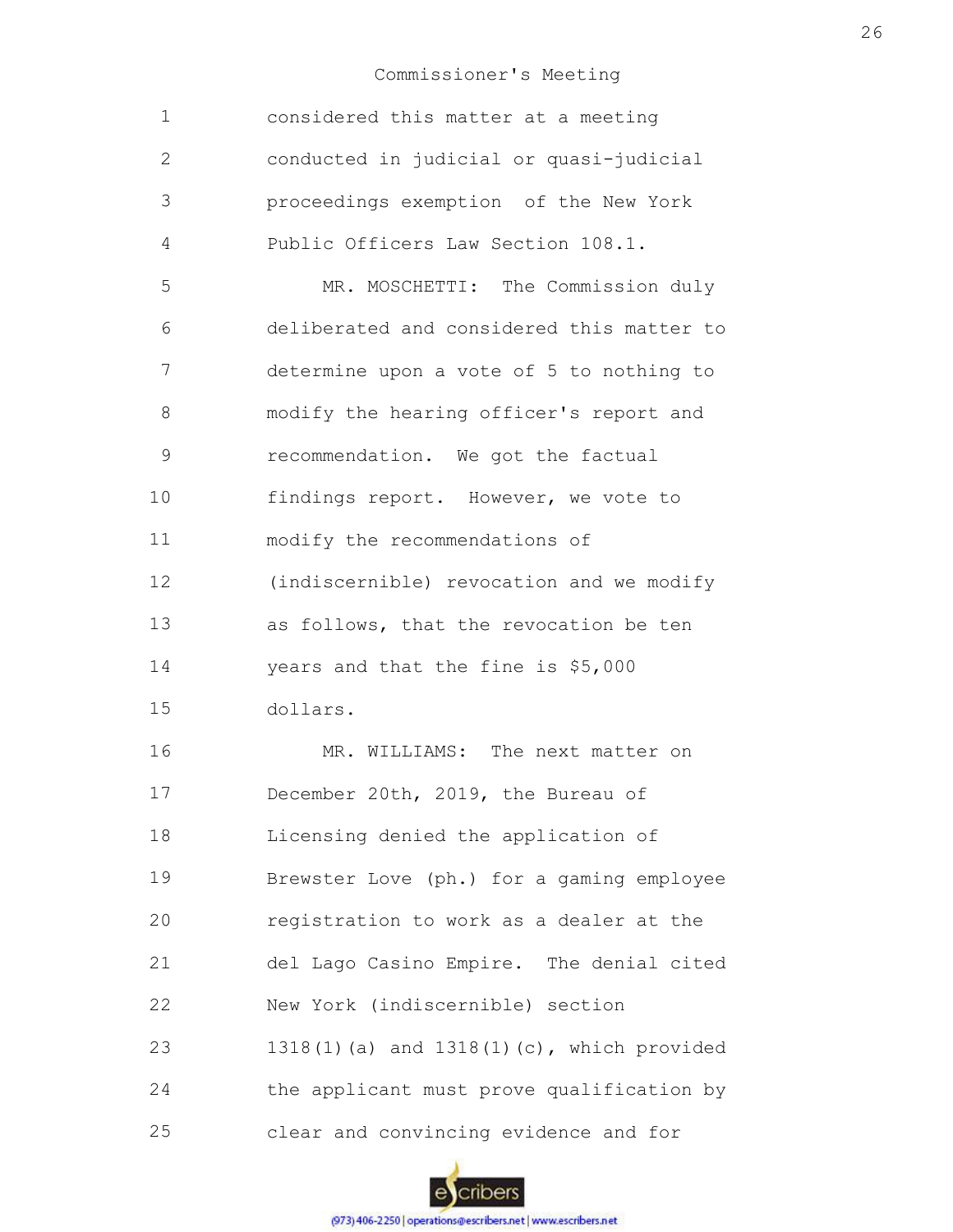| $\mathbf 1$  | disqualification on the grounds of the    |
|--------------|-------------------------------------------|
| $\mathbf{2}$ | conviction of the applicant of any        |
| 3            | offense in any jurisdiction which is or   |
| 4            | will be a felony or other crime involving |
| 5            | public integrity embezzlement, theft,     |
| 6            | fraud or perjury.                         |
| 7            | The applicant requested a hearing         |
| 8            | which was conducted on January the 29th   |
| $\mathsf 9$  | of 2020. The hearing officer submitted a  |
| 10           | report to the Commission secretary dated  |
| 11           | April 13th, recommending that the         |
| 12           | registration denial be adopted. The       |
| 13           | Commission considered this matter at a    |
| 14           | meeting conducted judicial or quasi-      |
| 15           | judicial proceedings exemption of New     |
| 16           | York Public Officer's Law Section 108.1.  |
| 17           | MR. MOSCHETTI: The Commission             |
| 18           | deliberated and considered this matter    |
| 19           | upon a vote of 5 to nothing to sustain    |
| 20           | the hearing officer's report and          |
| 21           | recommendations.                          |
| 22           | UNIDENTIFIED SPEAKER: On September        |
| 23           | 25th, 2019, the judges at the Batavia     |
| 24           | Downs disqualified Rock'n Roll Rosie      |

25 following her winning second place. The

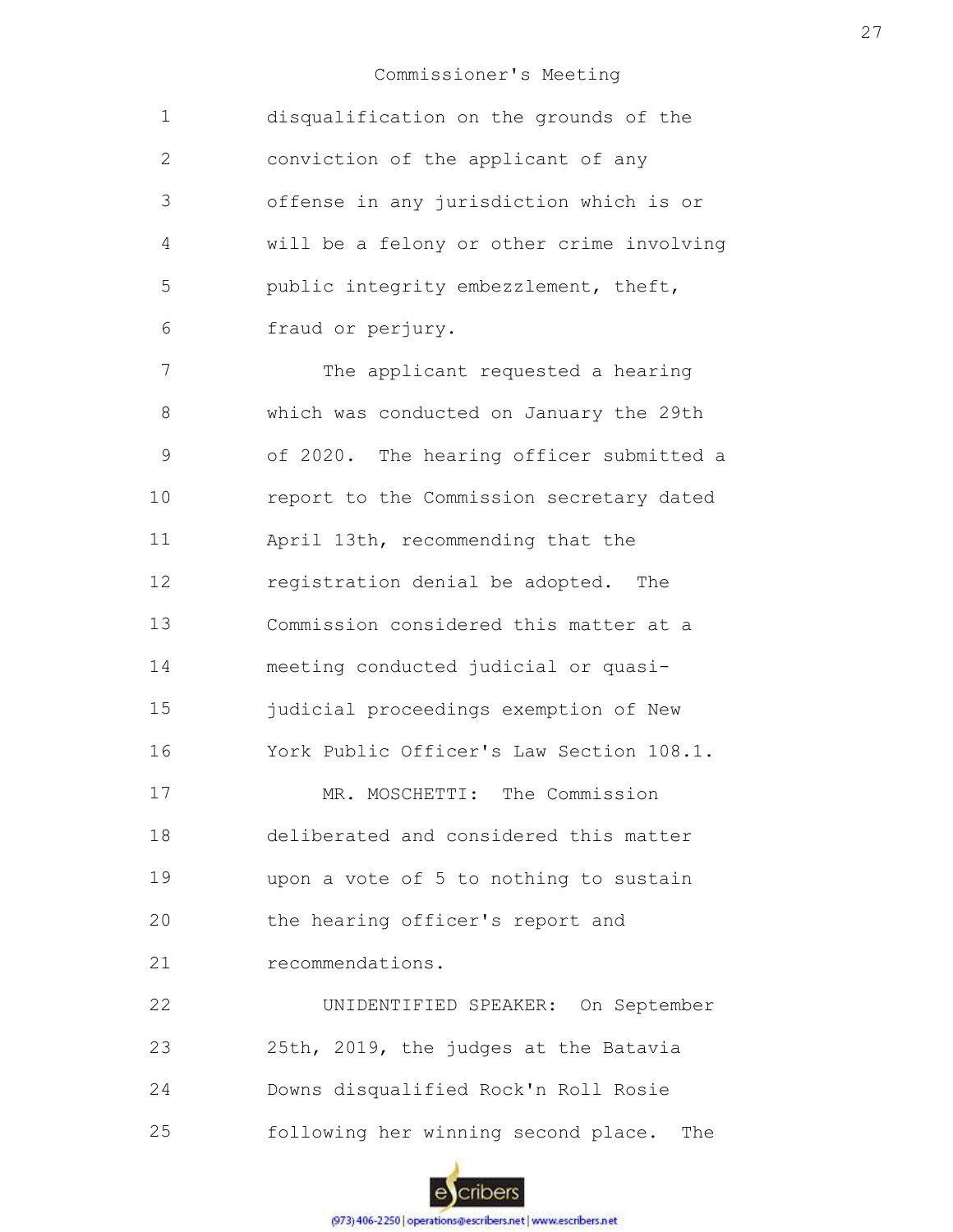| $\mathbf 1$  | judges prepared action following a        |
|--------------|-------------------------------------------|
| $\mathbf{2}$ | determination that the horse was          |
| 3            | ineligible having failed to comply with   |
| 4            | the conditions of the race. Horse owner,  |
| 5            | Henry Conrad (ph.), challenged the        |
| 6            | disqualification and requested a hearing  |
| 7            | which was conducted on December 17th,     |
| 8            | 2019. The hearing officer submitted the   |
| 9            | report dated March 12th, 2020,            |
| 10           | recommending that the decision of the     |
| 11           | judges to disqualify and (indiscernible)  |
| 12           | the horse declare the purse winnings of   |
| 13           | \$3,650 be forfeited and direct           |
| 14           | (indiscernible) mount to return to        |
| 15           | (indiscernible) to Batavia Downs and      |
| 16           | redistributed to eligible entries be      |
| 17           | upheld.                                   |
| 18           | The Commission considered this            |
| 19           | matter at a meeting conducted judicial or |
| 20           | quasi-judicial proceedings exemption of   |
| 21           | New York Public Officer's Law Section     |
| 22           | 108.1.                                    |
| 23           | MR. MOSCHETTI: The Commission             |
| 24           | deliberated and considered this matter    |
| 25           | discovered upon a vote of 5 to nothing to |

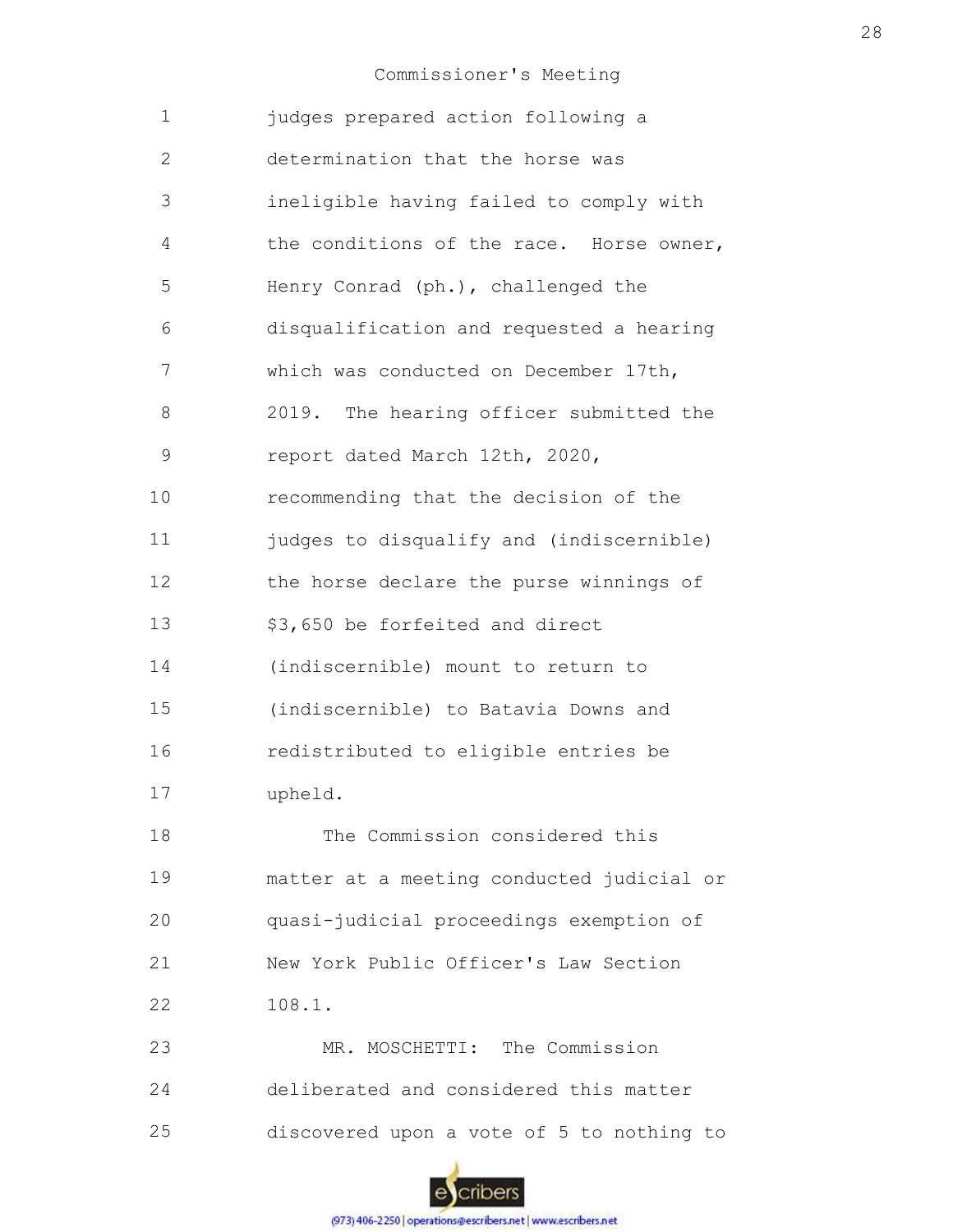1 2 sustain the Hearing Officer's report and recommendation.

3 4 5 6 7 8 9 10 11 12 13 14 15 16 17 18 19 20 21 22 23 24 MR. WILLIAMS: The next matter and final adjudication for today, on January 15th, 2020, the Bureau of Licensing denied the application of Steven Shoemaker (ph.) for gaming employee license and registration to work as a dealer at the Tiago Downs Casino Resort and Nightclub. The denial cited New York Racing, Pari Mutuel Wagering and Breeding Law Section 1316(1)(a), 1318(b), 1318(l) which provides that the applicant must prove qualification by clear and convincing evidence, provide information required by the racing law, and for disqualification on the grounds of failure by the applicant to repay any debt owed to the State unless the applicant can provide proof to the executive director satisfaction of payment or arrangements to pay such debt prior to licensure. Mr. Shoemaker requested a hearing

25 which was conducted on March 11th, 2020.

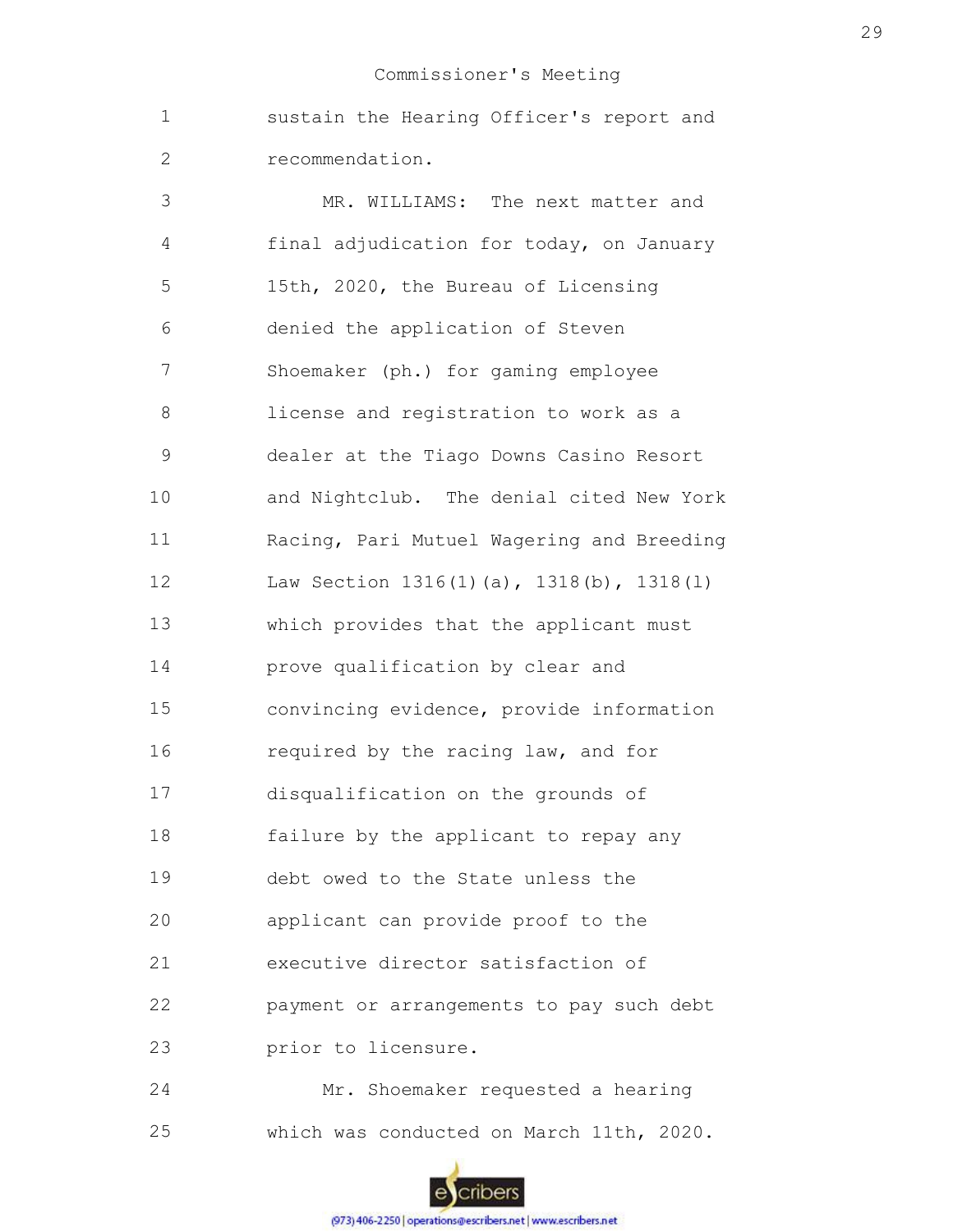| $\mathbf 1$  | The hearing officer submitted a report to |
|--------------|-------------------------------------------|
| $\mathbf{2}$ | the Commission secretary dated April      |
| 3            | 22nd, recommending that the registration  |
| 4            | be granted. The Commission considered     |
| 5            | this matter at a meeting conducted        |
| 6            | pursuant judicial or quasi-judicial       |
| 7            | proceedings exemption of meeting Public   |
| 8            | Officers Law Section 108.1.               |
| 9            | MR. MOSCHETTI: The Commission duly        |
| 10           | deliberated and considered this matter    |
| 11           | and determined upon a vote of 5 to        |
| 12           | nothing to sustain the hearing officer's  |
| 13           | report and recommendation. However,       |
| 14           | there's one small modification on page 16 |
| 15           | of the report. The last sentence there's  |
| 16           | a typographical error. Instead of Steven  |
| 17           | Shoemaker, it should say Steven Richard   |
| 18           | Shoemaker (indiscernible).                |
| 19           | Next, we have old business. At the        |
| 20           | previous meeting we started some          |
| 21           | discussions regarding Lasix use           |
| 22           | nationwide and the use of the crop.       |
| 23           | Considering the length of today's agenda  |

- 24 and the fact that the crop used to
- 25 (indiscernible) continue to motivate

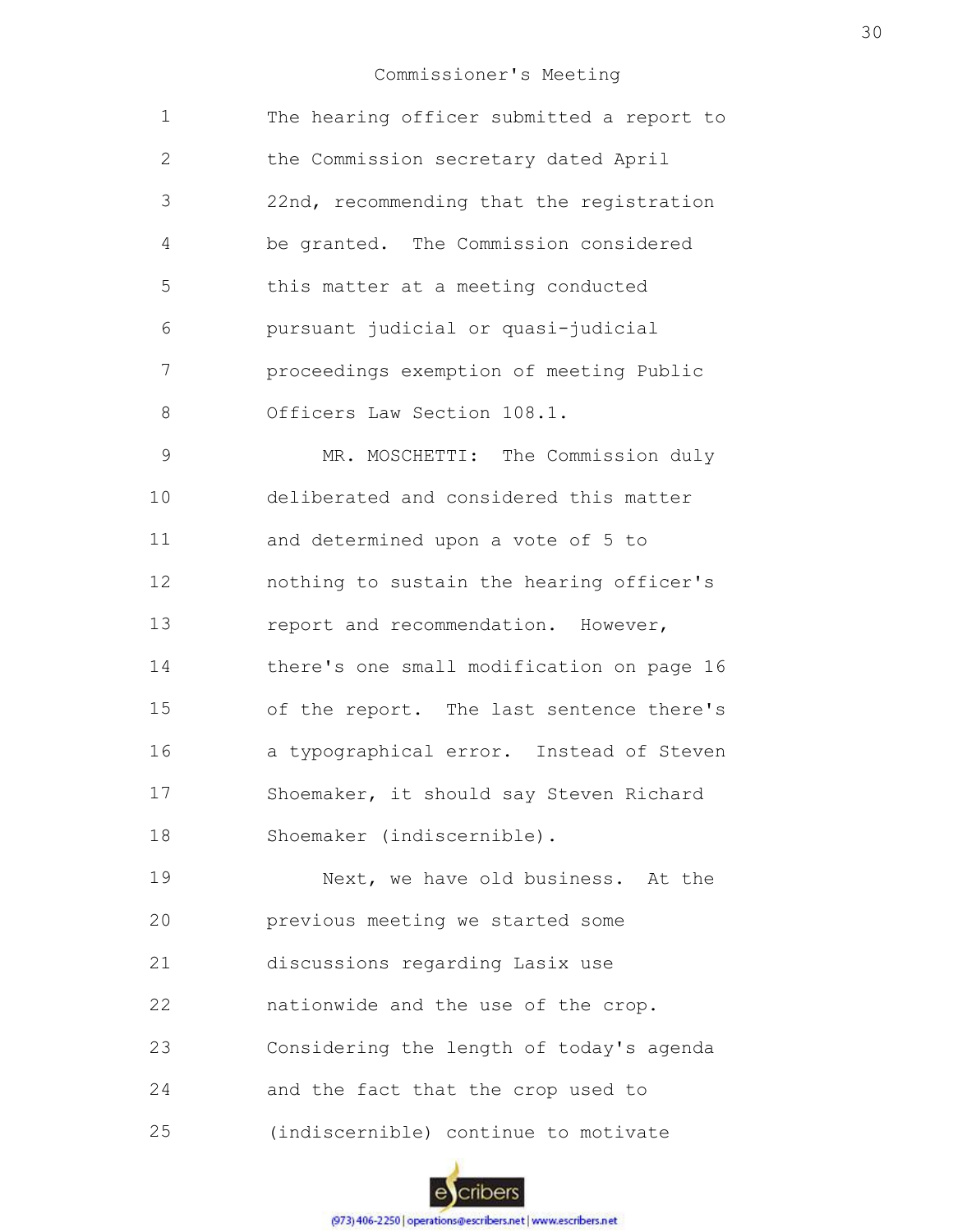| $\mathbf 1$ | stakeholders and to get (indiscernible)   |
|-------------|-------------------------------------------|
| 2           | further discussions for the next meeting. |
| 3           | (Indiscernible) we're all looking forward |
| 4           | to that (indiscernible).                  |
| 5           | Does anyone have any other old            |
| 6           | business to consider?                     |
| 7           | Hearing none. Any new business? If        |
| 8           | there's no new business mentioned does    |
| 9           | anyone have any business?                 |
| 10          | UNIDENTIFIED MALE SPEAKER: I'd like       |
| 11          | to (indiscernible) the third chair. This  |
| 12          | is a vast improvement over our            |
| 13          | (indiscernible) chair.                    |
| 14          | UNIDENTIFIED MALE SPEAKER: We need        |
| 15          | to make this more permanent.              |
| 16          | MR. SAMPLE: Yes, absolutely not.          |
| 17          | UNIDENTIFIED MALE SPEAKER:<br>Barry       |
| 18          | (indiscernible) he wants to chair. Peter  |
| 19          | did. I commend him for today's            |
| 20          | performance.                              |
| 21          | MR. SAMPLE: Thank you.                    |
| 22          | UNIDENTIDIFIED MALE SPEAKER:              |
| 23          | (Indiscernible).                          |
| 24          | UNIDENTIFIED MALE SPEAKER: I second       |
| 25          | that.                                     |

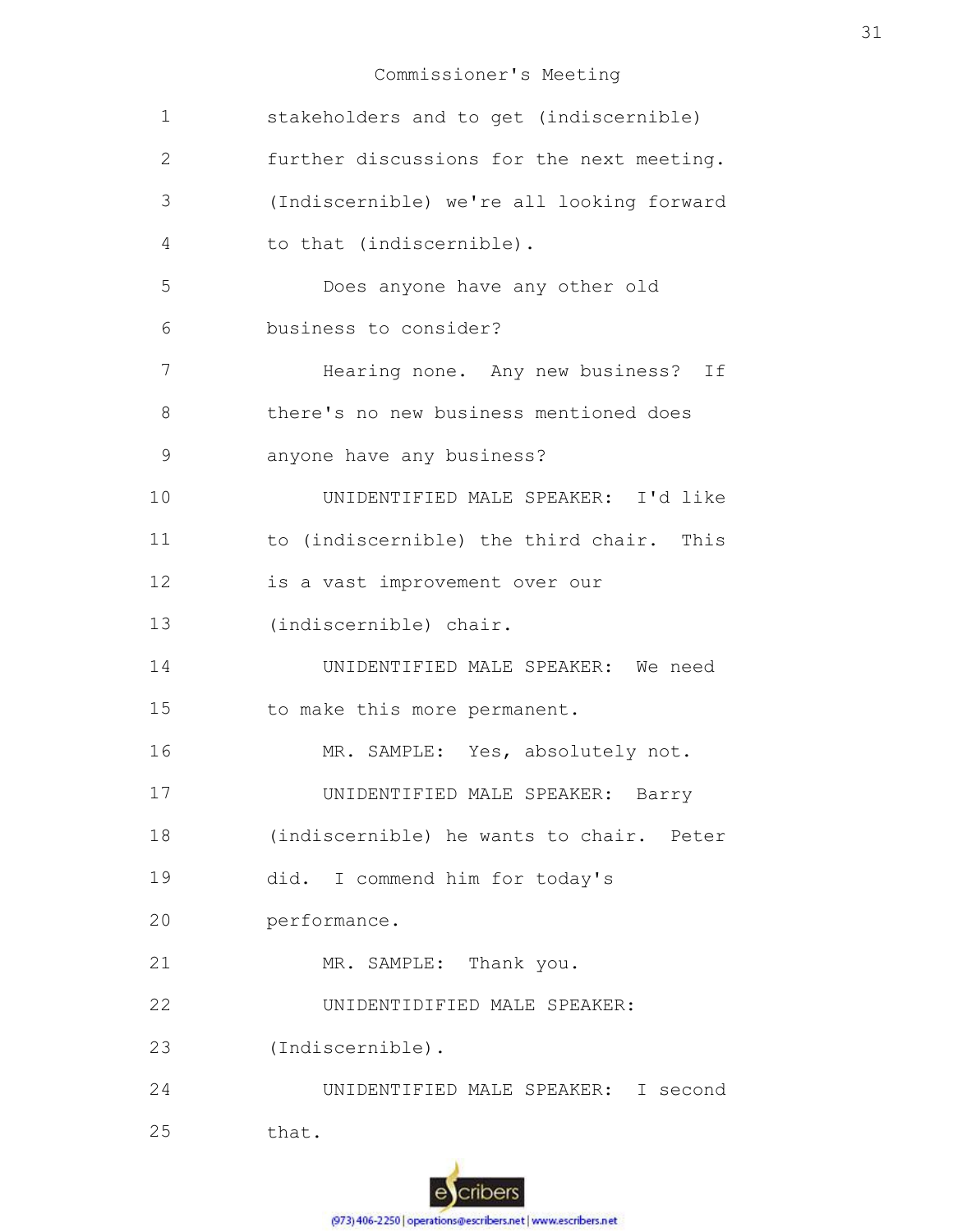| $\mathbf 1$  | MR. SAMPLE: Thank you.                   |
|--------------|------------------------------------------|
| $\mathbf{2}$ | MR. MOSCHETTI: That concludes our        |
| 3            | agenda. Anything else you want to talk   |
| 4            | about other than that? All right.        |
| 5            | So traditionally we meet on the          |
| 6            | fourth Monday of each month. So today's  |
| 7            | meeting for May, the June date will be   |
| 8            | June 22nd for planning purposes. You     |
| 9            | recall (indiscernible) arrange it for us |
| 10           | and get it all set up. So I hear no      |
| 11           | other items for consideration. The       |
| 12           | meeting is adjourned. Thank you, guys.   |
| 13           | UNIDENTIFIED MALE SPEAKER: Thank         |
| 14           | you.                                     |
| 15           | (End of recording)                       |
| 16           |                                          |
| 17           |                                          |
| 18           |                                          |
| 19           |                                          |
| 20           |                                          |
| 21           |                                          |
| 22           |                                          |
| 23           |                                          |
| 24           |                                          |
| 25           |                                          |